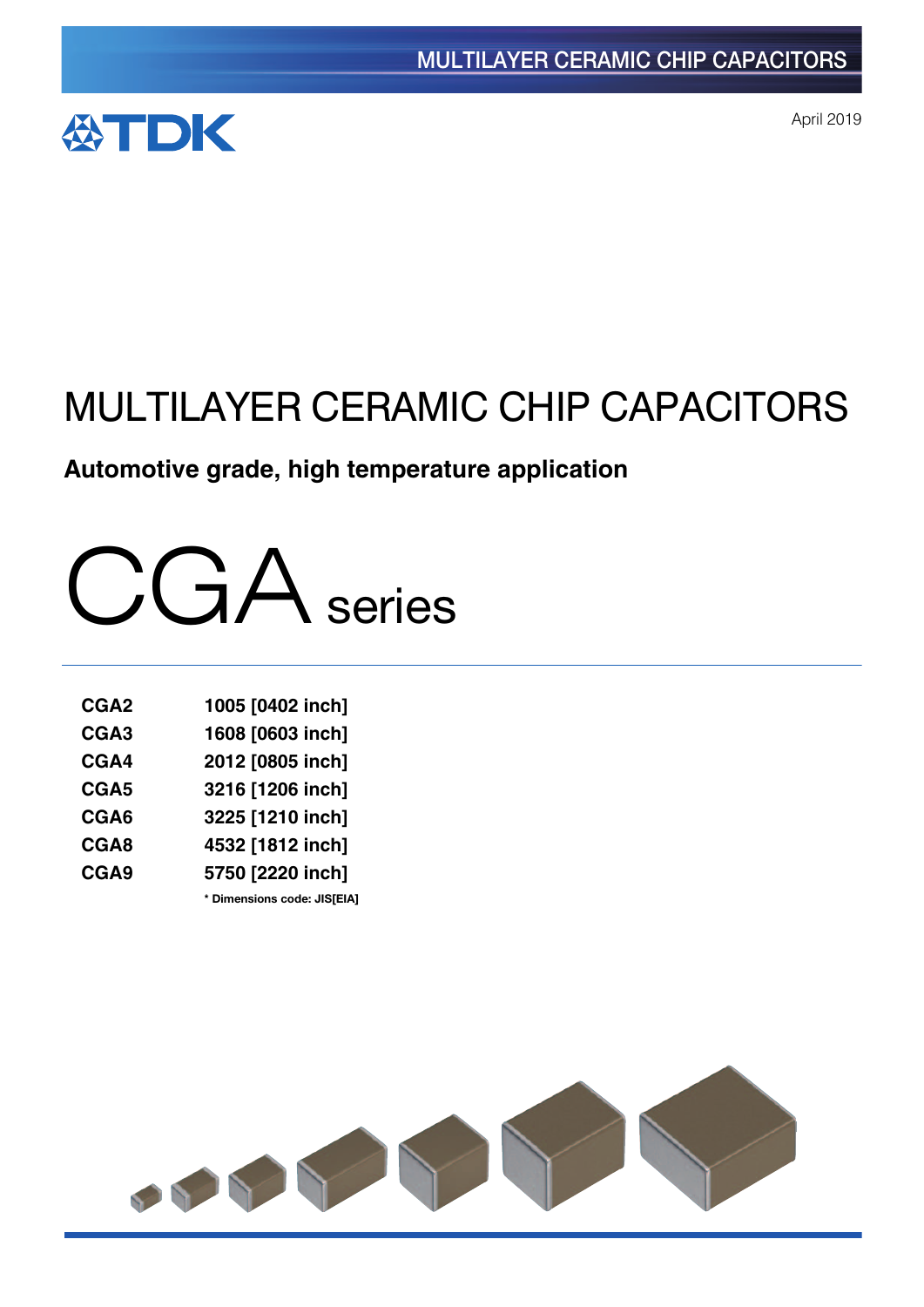# **REMINDERS FOR USING THESE PRODUCTS**

Before using these products, be sure to request the delivery specifications.

# **SAFETY REMINDERS**

Please pay sufficient attention to the warnings for safe designing when using this products.

# **A** REMINDERS

1. The products listed in this specification are intended for use in automotive applications under normal operation and usage conditions. The products are not designed or warranted to meet the requirements of the applications listed below, whose performance and/or quality requires a more stringent level of safety or reliability, or whose failure, malfunction or defect could cause serious damage to society, person or property.

Please understand that we are not responsible for any damage or liability caused by use of the products in any of the applications below or for any other use exceeding the range or conditions set forth in this specification sheet. If you intend to use the products in the applications listed below or if you have special requirements exceeding the range or conditions set forth in this specification, please contact us.

- (1) Aerospace/aviation equipment
- (2) Transportation equipment (electric trains, ships, etc.)
- (3) Medical equipment (excepting Pharmaceutical Affairs Law classification Class1,2)
- (4) Power-generation control equipment
- (5) Atomic energy-related equipment
- (6) Seabed equipment
- (7) Transportation control equipment
- (8) Public information-processing equipment
- (9) Military equipment
- (10) Electric heating apparatus, burning equipment
- (11) Disaster prevention/crime prevention equipment
- (12) Safety equipment
- (13) Other applications that are not considered general-purpose applications

When designing your equipment even for general-purpose applications, you are kindly requested to take into consideration securing protection circuit/device or providing backup circuits in your equipment.

In addition, although the products listed in this specification are intended for use in automotive applications as described above, they are not prohibited to use in general electronic equipment, whose performance and/or quality doesn't require a more stringent level of safety or reliability, or whose failure, malfunction or defect could not cause serious damage to society, person or property. Therefore, the description of this caution will be applied, when the products are used in general electronic equipment under a normal operation and usage conditions.

- 2. We may modify products or discontinue production of a product listed in this catalog without prior notification.
- 3. We provide "Delivery Specification" that explain precautions for the specifications and safety of each product listed in this catalog. We strongly recommend that you exchange these delivery specifications with customers that use one of these products.
- 4. If you plan to export a product listed in this catalog, keep in mind that it may be a restricted item according to the "Foreign Exchange and Foreign Trade Control Law". In such cases, it is necessary to acquire export permission in harmony with this law.
- 5. Any reproduction or transferring of the contents of this catalog is prohibited without prior permission from our company.
- 6. We are not responsible for problems that occur related to the intellectual property rights or other rights of our company or a third party when you use a product listed in this catalog. We do not grant license of these rights.
- 7. This catalog only applies to products purchased through our company or one of our company's official agencies. This catalog does not apply to products that are purchased through other third parties.

Notice: Effective January 2013, TDK will use a new catalog number which adds product thickness and packaging specification detail. This new catalog number should be referenced on all catalog orders going forward, and is not applicable for OEM part number orders.

Please be aware the last five digits of the catalog number will differ from the item description (internal control number) on the product label.

Contact your local TDK Sales representative for more information.

(Example)

| Catalog issued date    | Catalog number        | Item description (on delivery label) |
|------------------------|-----------------------|--------------------------------------|
| Prior to January 2013  | C1608C0G1E103J(080AA) | C1608C0G1E103JT000N                  |
| January 2013 and later | C1608C0G1E103J080AA   | C1608C0G1E103JT000N                  |

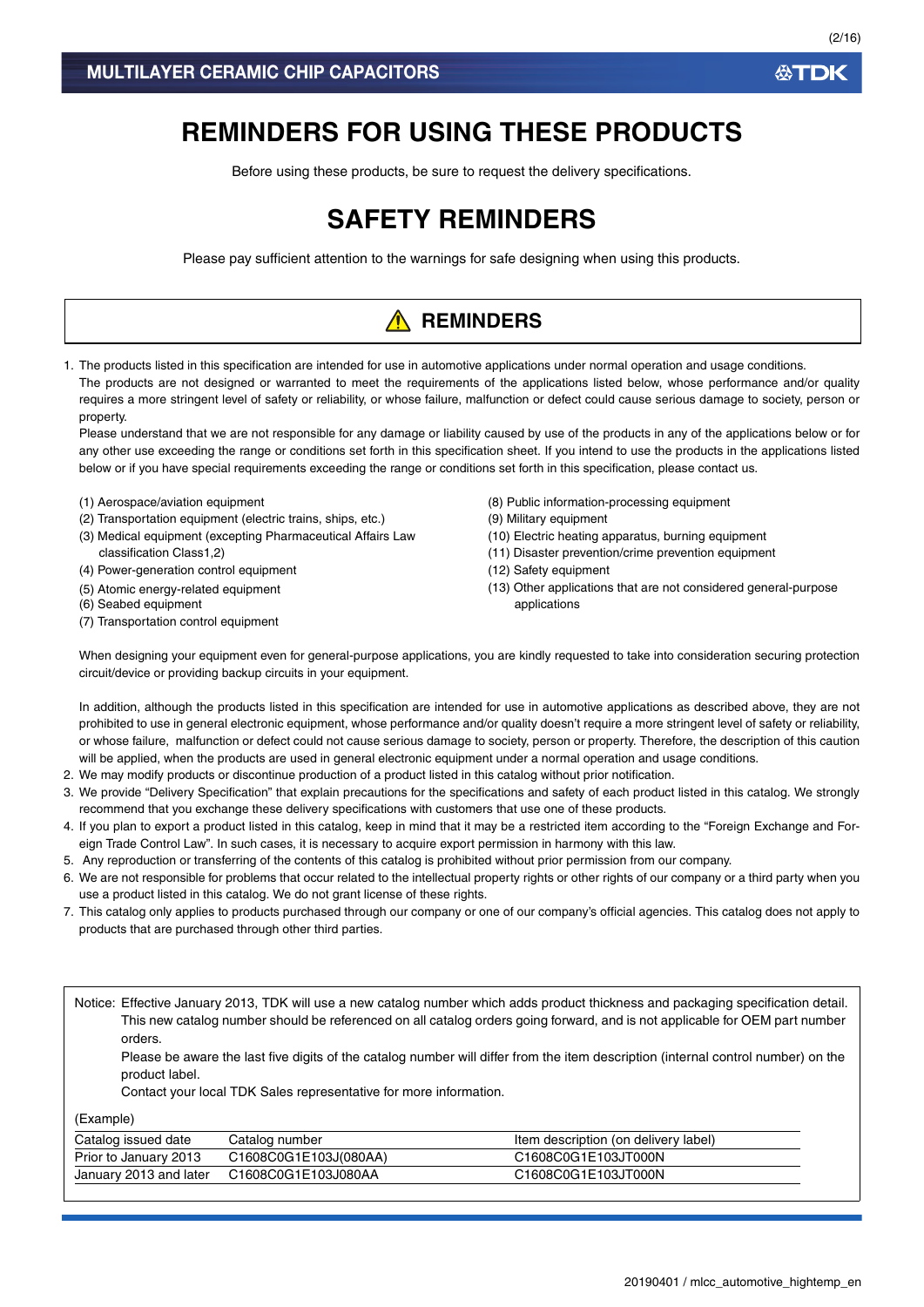# CGA series

# High temperature application

Type: CGA2/1005 [0402 inch], CGA3/1608 [0603 inch], CGA4/2012 [0805 inch], CGA5/3216 [1206 inch], CGA6/3225 [1210 inch], CGA8/4532 [1812 inch], CGA9/5750 [2220 inch]

#### **■SERIES OVERVIEW**

High temperature application CGA series, automotive grade of TDK's multilayer ceramic chip capacitor, is a product whose maximum operating temperature is 150°C. The capacitance range is up to 22µF.

#### **■FEATURES**

- Operating temperature range: –55 to +150°C.
- NP0 temperature characteristic which has excellent stable temperature and DC-bias characteristcs is applicable. (NP0:0±30ppm/°C,  $-55$  to  $+150$ °C)
- AEC-Q200 compliant.



|    | Body length           |
|----|-----------------------|
| W  | Body width            |
| л. | Body height           |
| R  | <b>Terminal width</b> |
| G  | Terminal spacing      |
|    |                       |

#### **■APPLICATIONS**

- Engine rooms
- Peripheral circuits of IGBT, SiC, GaN used at high temperature environments

**REACH SVHC-Free**

RoHS SVHC-Free Free Free

**Halogen Free**

**Br Cl**

• Decoupling, smoothing, snubber and resonant circuit of high-temperature operating equipment.

#### **■SHAPE & DIMENSIONS ■PRODUCT STRUCTURE**



The structure which multiple sheets of dielectric and conductive material are layered alternately. The superior mechanical strength and reliability are realized by the monolithic and simple structure.

|                                               |                 |                 |                 |             | Dimensions in mm         |  |
|-----------------------------------------------|-----------------|-----------------|-----------------|-------------|--------------------------|--|
| Type                                          |                 | W               |                 | в           | G                        |  |
| CGA2                                          | $1.00 + 0.05$   | $0.50 + 0.05$   | $0.50+0.05$     | $0.10$ min. | $0.30$ min.              |  |
| CGA3                                          | 1.60±0.10       | $0.80 + 0.10$   | $0.80 + 0.10$   | 0.20 min.   | 0.30 min.                |  |
| CGA4                                          | $2.00+0.20$     | $1.25 \pm 0.20$ | $1.25 \pm 0.20$ | $0.20$ min. | 0.50 min.                |  |
| CGA5                                          | $3.20 \pm 0.20$ | $1.60 + 0.20$   | $1.60 + 0.20$   | 0.20 min.   | 1.00 min.                |  |
| CGA6                                          | $3.20 \pm 0.40$ | $2.50+0.30$     | $2.50+0.30$     | $0.20$ min. |                          |  |
| CGA8                                          | $4.50 \pm 0.40$ | $3.20 \pm 0.40$ | $3.20 \pm 0.30$ | $0.20$ min. | $\overline{\phantom{0}}$ |  |
| CGA9                                          | $5.70 \pm 0.40$ | $5.00+0.40$     | $2.80+0.30$     | 0.20 min.   |                          |  |
| . Disaanatanal talangangan gun tunigal yalyan |                 |                 |                 |             |                          |  |

Dimensional tolerances are typical values.

A Please be sure to request delivery specifications that provide further details on the features and specifications of the products for proper and safe use. Please note that the contents may change without any prior notice due to reasons such as upgrading.

**Lead**

**Pb**

必TDK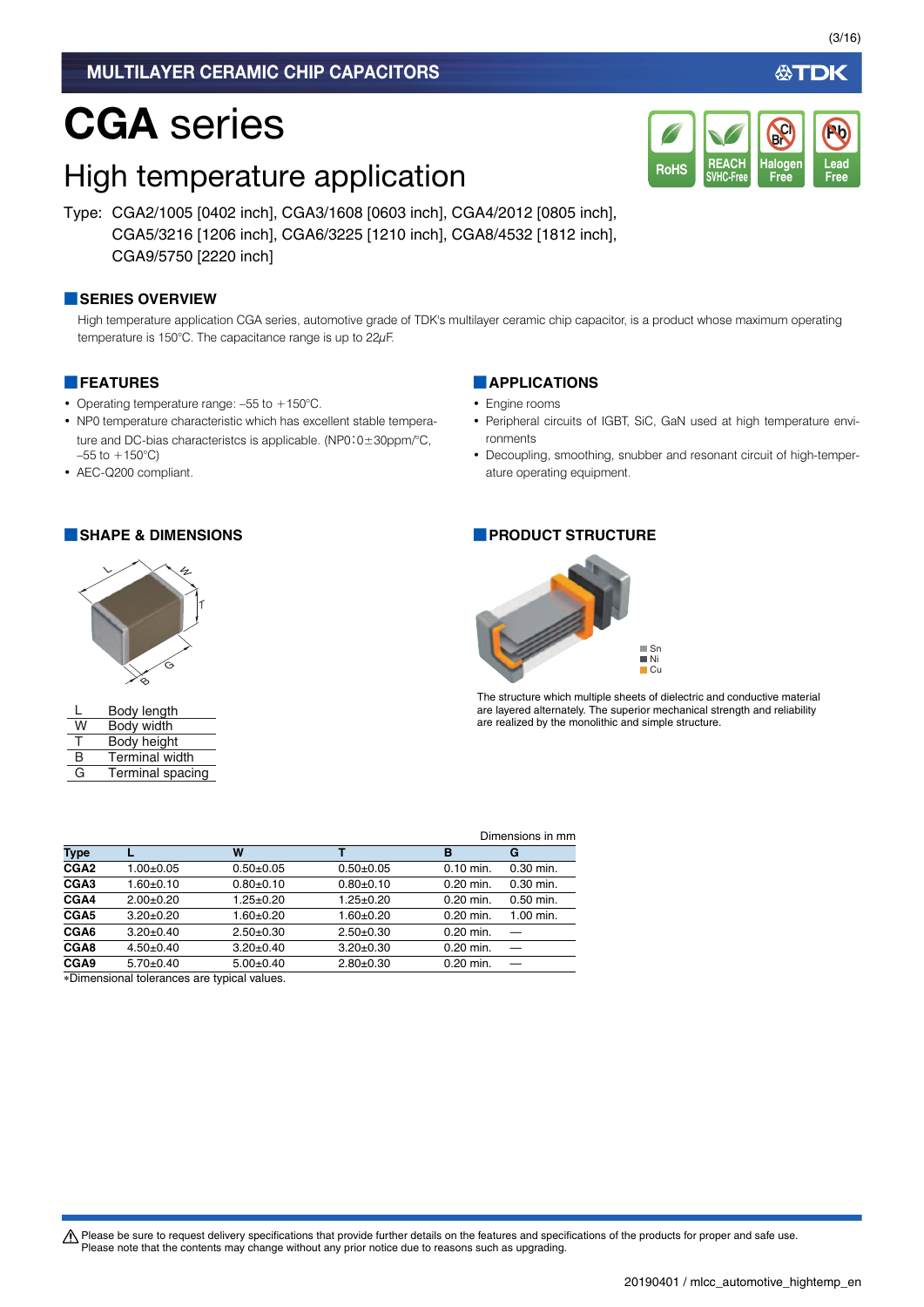#### **■CATALOG NUMBER CONSTRUCTION**



(1) Series

#### (2) Dimensions L x W (mm)

| Code | <b>EIA</b> | Length | Width | <b>Terminal width</b> |
|------|------------|--------|-------|-----------------------|
| 2    | CC0402     | 1.00   | 0.50  | 0.10                  |
| 3    | CC0603     | 1.60   | 0.80  | 0.20                  |
| 4    | CC0805     | 2.00   | 1.25  | 0.20                  |
| 5    | CC1206     | 3.20   | 1.60  | 0.20                  |
| 6    | CC1210     | 3.20   | 2.50  | 0.20                  |
| 8    | CC1812     | 4.50   | 3.20  | 0.20                  |
| 9    | CC2220     | 5.70   | 5.00  | 0.20                  |

#### (7) Nominal capacitance (pF)

The capacitance is expressed in three digit codes and in units of pico Farads (pF). The first and second digits identify the first and second significant figures of the capacitance. The third digit identifies the multiplier. R designates a decimal point.

 $101 = 100pF$  $225 = 2,200,000pF = 2.2\mu F$ 

(8) Capacitance tolerance

| Code                      | Tolerance  |
|---------------------------|------------|
| $\overline{\text{c}}$     | ±0.25pF    |
| $\overline{\overline{D}}$ | ±0.50pF    |
| ۱.                        | ±5%        |
| $\overline{\mathsf{k}}$   | ±10%       |
| $\overline{\mathsf{M}}$   | $\pm 20\%$ |

#### (9) Thickness

| $\overline{\text{Code}}$ | <b>Thickness</b> |
|--------------------------|------------------|
| 050                      | 0.50mm           |
| 060                      | 0.60mm           |
| 080                      | $0.80$ mm        |
| 085                      | 0.85mm           |
| 115                      | 1.15mm           |
| 125                      | 1.25mm           |
| 160                      | 1.60mm           |
| 200                      | 2.00mm           |
| 230                      | 2.30mm           |
| 250                      | 2.50mm           |
| 280                      | 2.80mm           |
| 320                      | 3.20mm           |
|                          |                  |

#### (10) Packaging style

| Code | <b>Style</b>          |
|------|-----------------------|
| A    | 178mm reel, 4mm pitch |
| B    | 178mm reel, 2mm pitch |
| K    | 178mm reel, 8mm pitch |

#### (11) Special reserved code

| Code    | Description       |
|---------|-------------------|
| A,B,C,N | TDK internal code |

| (3) Thickness code      |                   |  |
|-------------------------|-------------------|--|
| Code                    | <b>Thickness</b>  |  |
| B                       | $0.50$ mm         |  |
| $\overline{\text{c}}$   | $0.60$ mm         |  |
| E                       | $0.80$ mm         |  |
| F                       | $0.85$ mm         |  |
| $\overline{\mathsf{H}}$ | $1.15 \text{ mm}$ |  |
| J                       | $1.25$ mm         |  |
| Ĺ                       | 1.60 mm           |  |
| M                       | 2.00 mm           |  |
| N                       | 2.30 mm           |  |
| $\overline{P}$          | 2.50 mm           |  |
| $\overline{\mathsf{Q}}$ | 2.80 mm           |  |
| R                       | $3.20$ mm         |  |

#### (4) Voltage condition for life test

| Symbol | Condition          |  |
|--------|--------------------|--|
|        | $1 \times R$ V.    |  |
| 2      | $2 \times R V$     |  |
| 3      | $1.5 \times R$ .V. |  |
| 4      | $1.2 \times$ R.V.  |  |

#### (5) Temperature characteristics

| Temperature<br>characteristics | Temperature coefficient<br>or capacitance change | Temperature range         |
|--------------------------------|--------------------------------------------------|---------------------------|
| NP <sub>0</sub>                | $0\pm 30$ ppm/ $\degree$ C                       | $-55$ to $+150^{\circ}$ C |
| X8R                            | ±15%                                             | $-55$ to $+150^{\circ}$ C |
| X <sub>8</sub> L               | $+15,-40%$                                       | $-55$ to $+150^{\circ}$ C |

#### (6) Rated voltage (DC)

| Code           | Voltage (DC) |
|----------------|--------------|
| 0G             | 4V           |
| OJ             | 6.3V         |
| 1A             | 10V          |
| 1 <sup>C</sup> | 16V          |
| 1E             | 25V          |
| 1H             | 50V          |
| 2A             | 100V         |
| 2E             | 250V         |
| 2W             | 450V         |
| 2J             | 630V         |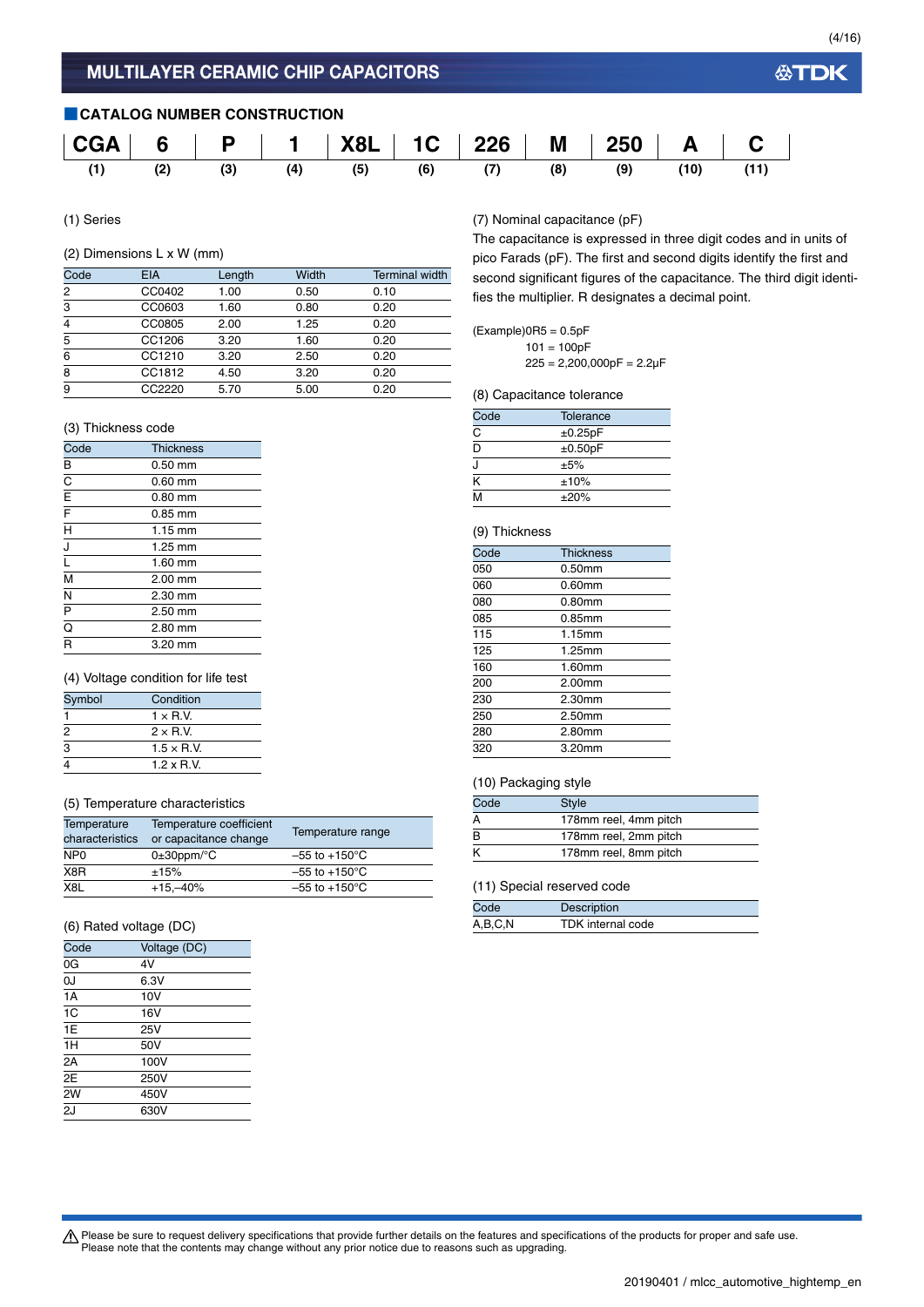# **Capacitance range chart CGA2/1005 [0402 inch]**

| Capacitance        |                  | NP <sub>0</sub> |             |              | X8R         |             |                         |
|--------------------|------------------|-----------------|-------------|--------------|-------------|-------------|-------------------------|
| (pF)               | Code             | 2A<br>(100V)    | 1H<br>(50V) | 2A<br>(100V) | 1H<br>(50V) | 1E<br>(25V) | 1 <sub>C</sub><br>(16V) |
| 1                  | 010              |                 |             |              |             |             |                         |
| 1.5                | <b>1R5</b>       |                 |             |              |             |             |                         |
| 2                  | 020              |                 |             |              |             |             |                         |
| 2.2                | 2R <sub>2</sub>  |                 |             |              |             |             |                         |
| 3                  | 030              |                 |             |              |             |             |                         |
| 3.3                | 3R3              |                 |             |              |             |             |                         |
| 4                  | 040              |                 |             |              |             |             |                         |
| 4.7                | 4R7              |                 |             |              |             |             |                         |
| 5                  | 050              |                 |             |              |             |             |                         |
| 6                  | 060              |                 |             |              |             |             |                         |
| 6.8                | 6R8              |                 |             |              |             |             |                         |
| 7                  | 070              |                 |             |              |             |             |                         |
| 8                  | 080              |                 |             |              |             |             |                         |
| 9                  | 090              |                 |             |              |             |             |                         |
| 10                 | 100              |                 |             |              |             |             |                         |
| 12                 | 120              |                 |             |              |             |             |                         |
| 15                 | 150              |                 |             |              |             |             |                         |
| 18                 | 180              |                 |             |              |             |             |                         |
| 22                 | 220              |                 |             |              |             |             |                         |
| 27                 | 270              |                 |             |              |             |             |                         |
| 33                 | 330              |                 |             |              |             |             |                         |
| 39                 | 390              |                 |             |              |             |             |                         |
| 47                 | 470              |                 |             |              |             |             |                         |
| 56                 | 560              |                 |             |              |             |             |                         |
| 68<br>82           | 680              |                 |             |              |             |             |                         |
| 100                | 820<br>101       |                 |             |              |             |             |                         |
| 120                | 121              |                 |             |              |             |             |                         |
| 150                | 151              |                 |             |              |             |             |                         |
| 180                | 181              |                 |             |              |             |             |                         |
| 220                | 221              |                 |             |              |             |             |                         |
| 270                | $\overline{271}$ |                 |             |              |             |             |                         |
| 330                | 331              |                 |             |              |             |             |                         |
| 390                | 391              |                 |             |              |             |             |                         |
| 470                | 471              |                 |             |              |             |             |                         |
| 560                | 561              |                 |             |              |             |             |                         |
| 680                | 681              |                 |             |              |             |             |                         |
| 820                | 821              |                 |             |              |             |             |                         |
| 1,000              | 102              |                 |             |              |             |             |                         |
| 1,500              | 152              |                 |             |              |             |             |                         |
| 2,200              | 222              |                 |             |              |             |             |                         |
| 3,300              | 332              |                 |             |              |             |             |                         |
| 4,700              | 472              |                 |             |              |             |             |                         |
| 6,800              | 682              |                 |             |              |             |             |                         |
| 10,000             | 103              |                 |             |              |             |             |                         |
| 15,000             | 153              |                 |             |              |             |             |                         |
| 22,000             | 223              |                 |             |              |             |             |                         |
| 33,000             | 333              |                 |             |              |             |             |                         |
| 47,000             | 473              |                 |             |              |             |             |                         |
| Standard thickness |                  |                 | 0.50mm      |              |             |             |                         |

**Background gray: The product which is not recommended to a new design.** 

٠

■ Please refer to the capacitance range table at P-11 and after for the details such as product thickness and capacitance tolerance.

Please be sure to request delivery specifications that provide further details on the features and specifications of the products for proper and safe use.<br>Please note that the contents may change without any prior notice d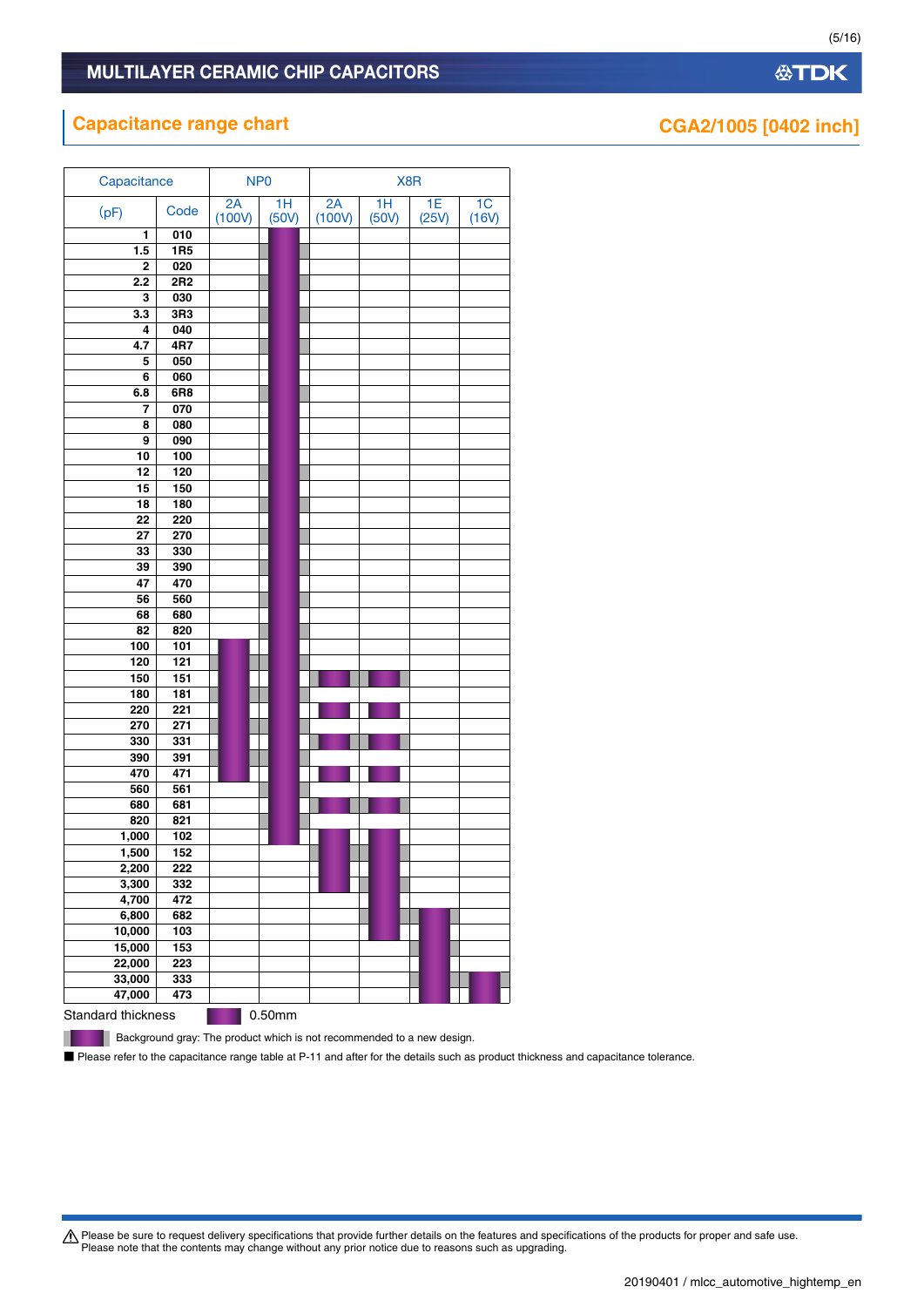| Capacitance        |                  |              | NP <sub>0</sub> |             | X8R          |             |
|--------------------|------------------|--------------|-----------------|-------------|--------------|-------------|
| (pF)               | Code             | 2E<br>(250V) | 2A<br>(100V)    | 1H<br>(50V) | 2A<br>(100V) | 1H<br>(50V) |
| 1                  | 010              |              |                 |             |              |             |
| 1.5                | <b>1R5</b>       |              |                 |             |              |             |
| 2                  | 020              |              |                 |             |              |             |
| 2.2                | 2R <sub>2</sub>  |              |                 |             |              |             |
|                    | 030              |              |                 |             |              |             |
| 3                  |                  |              |                 |             |              |             |
| 3.3                | 3R3              |              |                 |             |              |             |
| 4                  | 040              |              |                 |             |              |             |
| 4.7                | 4R7              |              |                 |             |              |             |
| 5                  | 050              |              |                 |             |              |             |
| 6                  | 060              |              |                 |             |              |             |
| 6.8                | 6R8              |              |                 |             |              |             |
| 7                  | 070              |              |                 |             |              |             |
| 8                  | 080              |              |                 |             |              |             |
| 9                  | 090              |              |                 |             |              |             |
| 10                 | 100              |              |                 |             |              |             |
| 12                 | 120              |              |                 |             |              |             |
| 15                 | 150              |              |                 |             |              |             |
| 18                 | 180              |              |                 |             |              |             |
| 22                 | 220              |              |                 |             |              |             |
| 27                 | 270              |              |                 |             |              |             |
| 33                 | 330              |              |                 |             |              |             |
|                    |                  |              |                 |             |              |             |
| 39                 | 390              |              |                 |             |              |             |
| 47                 | 470              |              |                 |             |              |             |
| 56                 | 560              |              |                 |             |              |             |
| 68                 | 680              |              |                 |             |              |             |
| 82                 | 820              |              |                 |             |              |             |
| 100                | 101              |              |                 |             |              |             |
| 120                | 121              |              |                 |             |              |             |
| 150                | 151              |              |                 |             |              |             |
| 180                | 181              |              |                 |             |              |             |
| 220                | 221              |              |                 |             |              |             |
| 270                | $\overline{271}$ |              |                 |             |              |             |
| 330                | 331              |              |                 |             |              |             |
| 390                | 391              |              |                 |             |              |             |
| 470                | 471              |              |                 |             |              |             |
| 560                | 561              |              |                 |             |              |             |
| 680                | 681              |              |                 |             |              |             |
| 820                | 821              |              |                 |             |              |             |
| 1,000              | 102              |              |                 |             |              |             |
| 1,200              | 122              |              |                 |             |              |             |
| 1,500              | 152              |              |                 |             |              |             |
| 1,800              | 182              |              |                 |             |              |             |
| 2,200              | 222              |              |                 |             |              |             |
| 2,700              | 272              |              |                 |             |              |             |
| 3,300              | 332              |              |                 |             |              |             |
|                    | 392              |              |                 |             |              |             |
| 3,900              |                  |              |                 |             |              |             |
| 4,700              | 472              |              |                 |             |              |             |
| 5,600              | 562              |              |                 |             |              |             |
| 6,800              | 682              |              |                 |             |              |             |
| 8,200              | 822              |              |                 |             |              |             |
| 10,000             | 103              |              |                 |             |              |             |
| Standard thickness |                  | 0.80mm       |                 |             |              |             |

П

Background gray: The product which is not recommended to a new design.

■ Please refer to the capacitance range table at P-11 and after for the details such as product thickness and capacitance tolerance.

Please be sure to request delivery specifications that provide further details on the features and specifications of the products for proper and safe use.<br>Please note that the contents may change without any prior notice d

(6/16)

# **Capacitance range chart CGA3/1608** [0603 inch]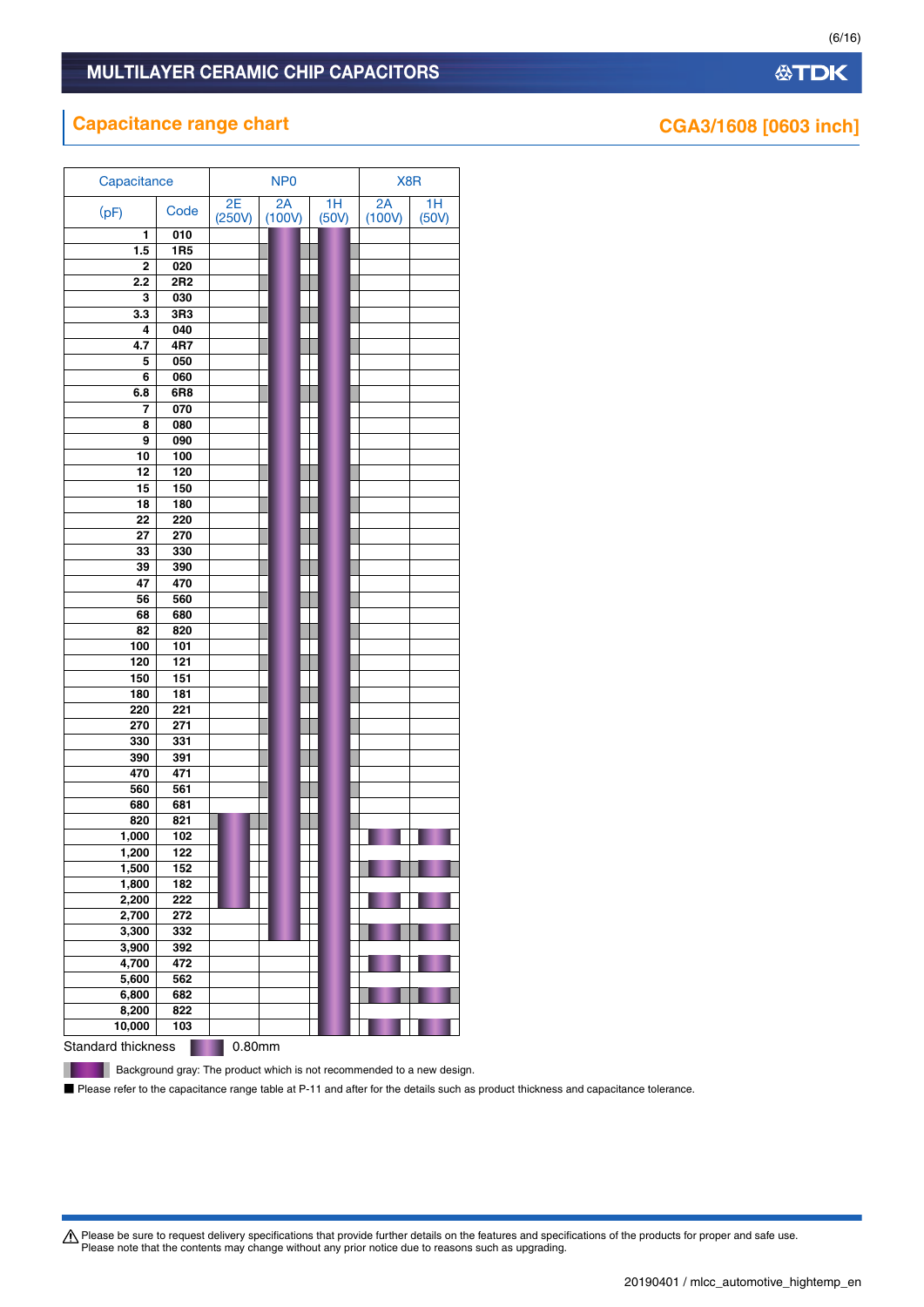# **Capacitance range chart CGA3/1608** [0603 inch]

ш

| Capacitance               |      |                         | X8L          | X8R          |             |             |                         |  |  |
|---------------------------|------|-------------------------|--------------|--------------|-------------|-------------|-------------------------|--|--|
| (pF)                      | Code | 1 <sup>C</sup><br>(16V) | 0J<br>(6.3V) | 2A<br>(100V) | 1Н<br>(50V) | 1Е<br>(25V) | 1 <sub>C</sub><br>(16V) |  |  |
| 15,000                    | 153  |                         |              |              |             |             |                         |  |  |
| 22,000                    | 223  |                         |              |              |             |             |                         |  |  |
| 33,000                    | 333  |                         |              |              |             |             |                         |  |  |
| 47,000                    | 473  |                         |              |              |             |             |                         |  |  |
| 68,000                    | 683  |                         |              |              |             |             |                         |  |  |
| 100,000                   | 104  |                         |              |              |             |             |                         |  |  |
| 150,000                   | 154  |                         |              |              |             |             |                         |  |  |
| 220,000                   | 224  |                         |              |              |             |             |                         |  |  |
| 330,000                   | 334  |                         |              |              |             |             |                         |  |  |
| 470,000                   | 474  |                         |              |              |             |             |                         |  |  |
| 680,000                   | 684  |                         |              |              |             |             |                         |  |  |
| 1,000,000                 | 105  |                         |              |              |             |             |                         |  |  |
| 1,500,000                 | 155  |                         |              |              |             |             |                         |  |  |
| 2,200,000                 | 225  |                         |              |              |             |             |                         |  |  |
| <b>Standard thickness</b> |      | 0.80mm                  |              |              |             |             |                         |  |  |

**Background gray: The product which is not recommended to a new design.** 

■ Please refer to the capacitance range table at P-11 and after for the details such as product thickness and capacitance tolerance.

Please be sure to request delivery specifications that provide further details on the features and specifications of the products for proper and safe use.<br>Please note that the contents may change without any prior notice d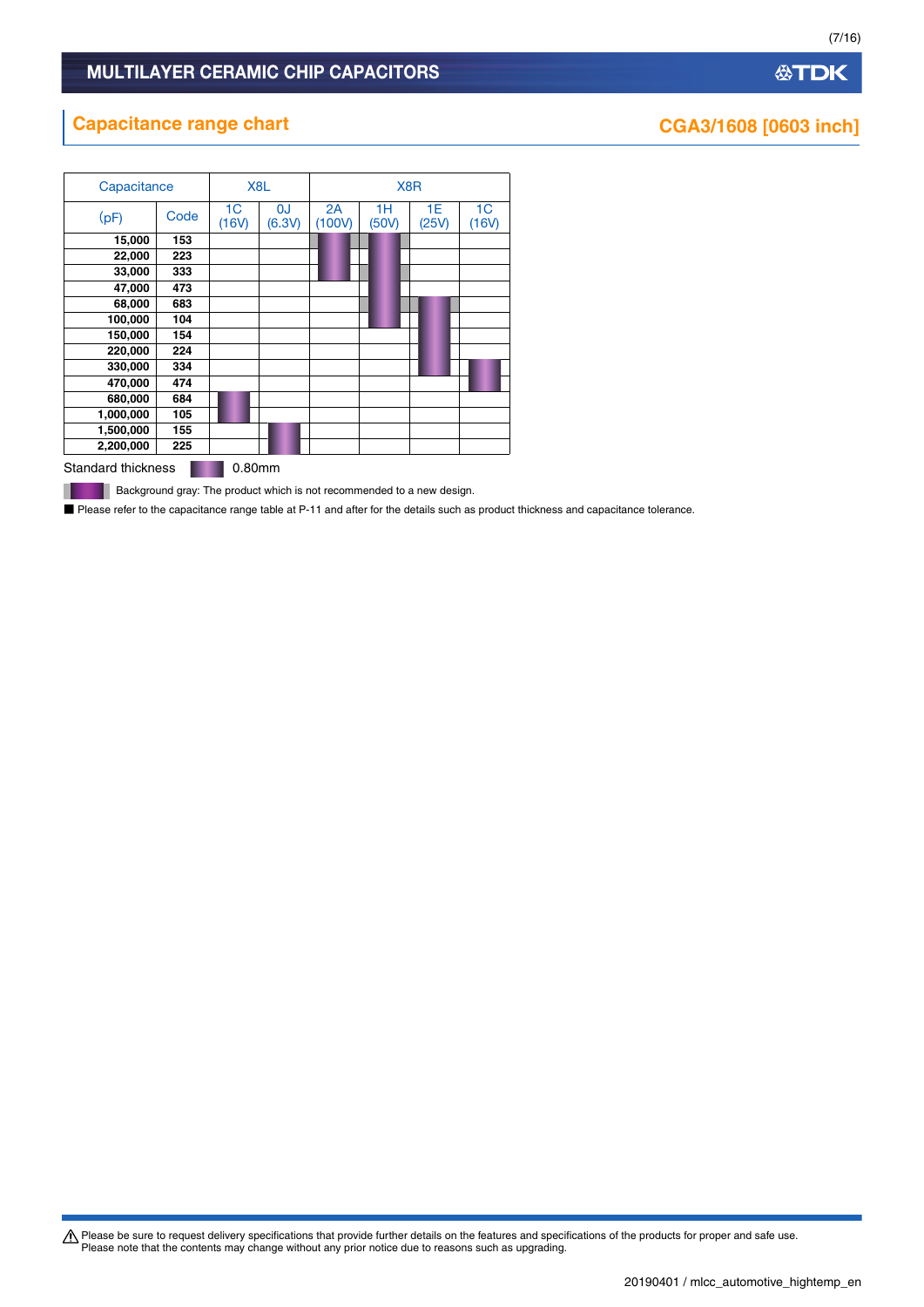# **Capacitance range chart CGA4/2012** [0805 inch]

|  | A Please be sure to request delivery specifications that provide further details on the features and specifications of the products for proper and safe use.<br>Please note that the contents may change without any prior notice due to reasons such as upgrading. |
|--|---------------------------------------------------------------------------------------------------------------------------------------------------------------------------------------------------------------------------------------------------------------------|
|--|---------------------------------------------------------------------------------------------------------------------------------------------------------------------------------------------------------------------------------------------------------------------|

| Capacitance    |            |              |              | NP <sub>0</sub> |             |             | X <sub>8</sub> L        |             |              |              | X8R         |             |                         |  |
|----------------|------------|--------------|--------------|-----------------|-------------|-------------|-------------------------|-------------|--------------|--------------|-------------|-------------|-------------------------|--|
| (pF)           | Code       | 2W<br>(450V) | 2E<br>(250V) | 2A<br>(100V)    | 1H<br>(50V) | 1E<br>(25V) | 1 <sub>C</sub><br>(16V) | 1A<br>(10V) | OJ<br>(6.3V) | 2A<br>(100V) | 1H<br>(50V) | 1E<br>(25V) | 1 <sup>C</sup><br>(16V) |  |
| 100            | 101        |              |              |                 |             |             |                         |             |              |              |             |             |                         |  |
| 120            | 121        |              |              |                 |             |             |                         |             |              |              |             |             |                         |  |
| 150            | 151        |              |              |                 |             |             |                         |             |              |              |             |             |                         |  |
| 180            | 181        |              |              |                 |             |             |                         |             |              |              |             |             |                         |  |
| 220            | 221        |              |              |                 |             |             |                         |             |              |              |             |             |                         |  |
| 270            | 271        |              |              |                 |             |             |                         |             |              |              |             |             |                         |  |
| 330            | 331        |              |              |                 |             |             |                         |             |              |              |             |             |                         |  |
| 390            | 391        |              |              |                 |             |             |                         |             |              |              |             |             |                         |  |
| 470            | 471        |              |              |                 |             |             |                         |             |              |              |             |             |                         |  |
| 560            | 561        |              |              |                 |             |             |                         |             |              |              |             |             |                         |  |
| 680            | 681        |              |              |                 |             |             |                         |             |              |              |             |             |                         |  |
| 820            | 821        |              |              |                 |             |             |                         |             |              |              |             |             |                         |  |
| 1,000          | 102        |              |              |                 |             |             |                         |             |              |              |             |             |                         |  |
| 1,200          | 122        |              |              |                 |             |             |                         |             |              |              |             |             |                         |  |
| 1,500          | 152        |              |              |                 |             |             |                         |             |              |              |             |             |                         |  |
| 1,800          | 182        |              |              |                 |             |             |                         |             |              |              |             |             |                         |  |
| 2,200          | 222        |              |              |                 |             |             |                         |             |              |              |             |             |                         |  |
| 2,700          | 272        |              |              |                 |             |             |                         |             |              |              |             |             |                         |  |
| 3,300          | 332        |              |              |                 |             |             |                         |             |              |              |             |             |                         |  |
| 3,900          | 392        |              |              |                 |             |             |                         |             |              |              |             |             |                         |  |
| 4,700<br>5,600 | 472<br>562 |              |              |                 |             |             |                         |             |              |              |             |             |                         |  |
| 6,800          | 682        |              |              |                 |             |             |                         |             |              |              |             |             |                         |  |
| 8,200          | 822        |              |              |                 |             |             |                         |             |              |              |             |             |                         |  |
| 10,000         | 103        |              |              |                 |             |             |                         |             |              |              |             |             |                         |  |
| 15,000         | 153        |              |              |                 |             |             |                         |             |              |              |             |             |                         |  |
| 22,000         | 223        |              |              |                 |             |             |                         |             |              |              |             |             |                         |  |
| 33,000         | 333        |              |              |                 |             |             |                         |             |              |              |             |             |                         |  |
| 47,000         | 473        |              |              |                 |             |             |                         |             |              |              |             |             |                         |  |
| 68,000         | 683        |              |              |                 |             |             |                         |             |              |              |             |             |                         |  |
| 100,000        | 104        |              |              |                 |             |             |                         |             |              |              |             |             |                         |  |
| 150,000        | 154        |              |              |                 |             |             |                         |             |              |              |             |             |                         |  |
| 220,000        | 224        |              |              |                 |             |             |                         |             |              |              |             |             |                         |  |
| 330,000        | 334        |              |              |                 |             |             |                         |             |              |              |             |             |                         |  |
| 470,000        | 474        |              |              |                 |             |             |                         |             |              |              |             |             |                         |  |
| 680,000        | 684        |              |              |                 |             |             |                         |             |              |              |             |             |                         |  |
| 1,000,000      | 105        |              |              |                 |             |             |                         |             |              |              |             |             |                         |  |
| 1,500,000      | 155        |              |              |                 |             |             |                         |             |              |              |             |             |                         |  |
| 2,200,000      | 225        |              |              |                 |             |             |                         |             |              |              |             |             |                         |  |
| 3,300,000      | 335        |              |              |                 |             |             |                         |             |              |              |             |             |                         |  |
| 4,700,000      | 475        |              |              |                 |             |             |                         |             |              |              |             |             |                         |  |
| 6,800,000      | 685        |              |              |                 |             |             |                         |             |              |              |             |             |                         |  |
| 10,000,000     | 106        |              |              |                 |             |             |                         |             |              |              |             |             |                         |  |

**Background gray: The product which is not recommended to a new design.** 

П

■ Please refer to the capacitance range table at P-11 and after for the details such as product thickness and capacitance tolerance.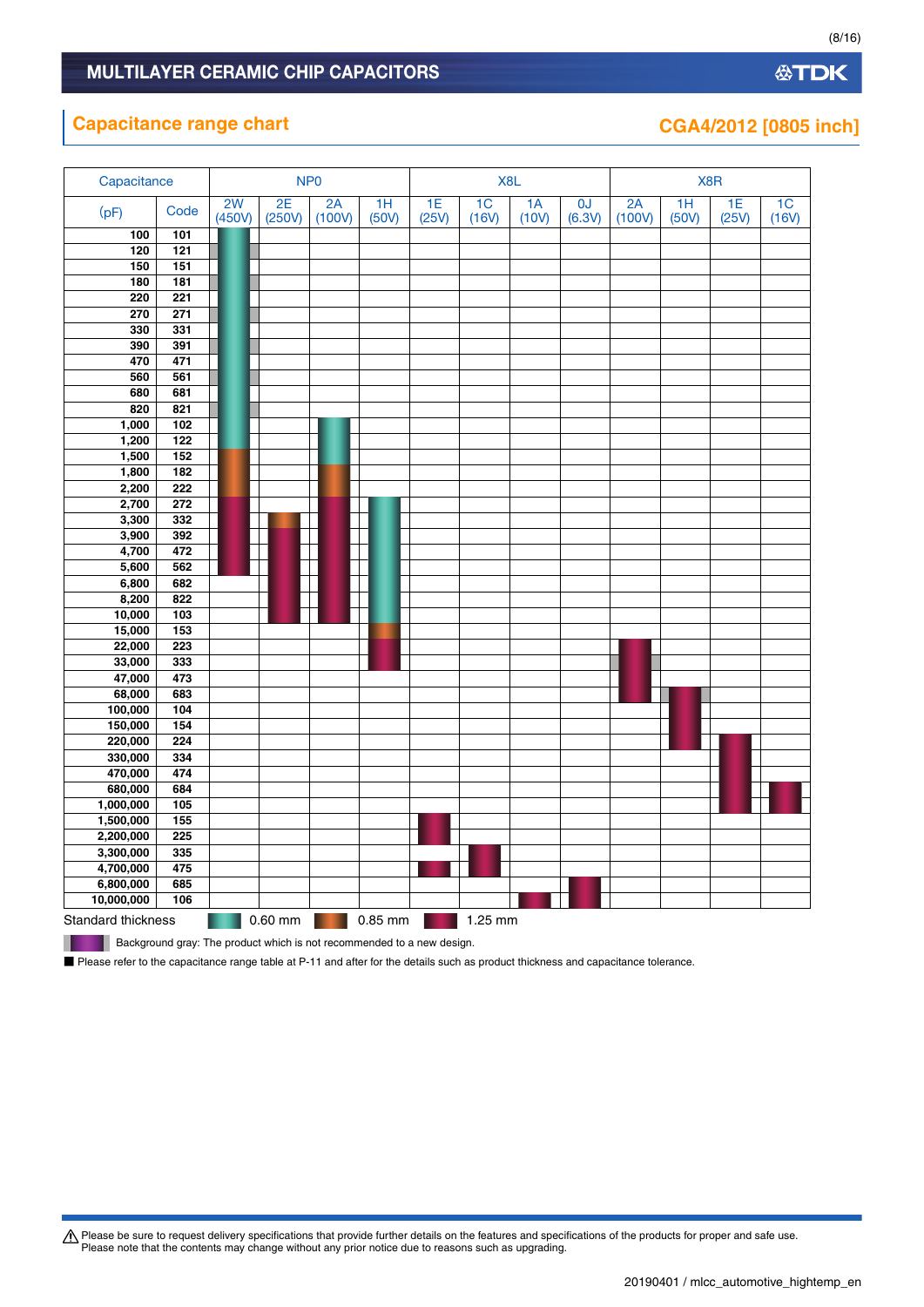### **Capacitance range chart CGA5/3216 [1206 inch]**

| Capacitance               |      |              |              | N <sub>P</sub> <sub>0</sub> |              |             |             | X8L         |                         |            |              | X <sub>8</sub> R |             |                         |
|---------------------------|------|--------------|--------------|-----------------------------|--------------|-------------|-------------|-------------|-------------------------|------------|--------------|------------------|-------------|-------------------------|
| (pF)                      | Code | 2J<br>(630V) | 2W<br>(450V) | 2E<br>(250V)                | 2A<br>(100V) | 1H<br>(50V) | 1H<br>(50V) | 1E<br>(25V) | 1 <sub>C</sub><br>(16V) | 0G<br>(4V) | 2A<br>(100V) | 1H<br>(50V)      | 1E<br>(25V) | 1 <sub>C</sub><br>(16V) |
| 3,900                     | 392  |              |              |                             |              |             |             |             |                         |            |              |                  |             |                         |
| 4,700                     | 472  |              |              |                             |              |             |             |             |                         |            |              |                  |             |                         |
| 5,600                     | 562  |              |              |                             |              |             |             |             |                         |            |              |                  |             |                         |
| 6,800                     | 682  |              |              |                             |              |             |             |             |                         |            |              |                  |             |                         |
| 8,200                     | 822  |              |              |                             |              |             |             |             |                         |            |              |                  |             |                         |
| 10,000                    | 103  |              |              |                             |              |             |             |             |                         |            |              |                  |             |                         |
| 15,000                    | 153  |              |              |                             |              |             |             |             |                         |            |              |                  |             |                         |
| 22,000                    | 223  |              |              |                             |              |             |             |             |                         |            |              |                  |             |                         |
| 33,000                    | 333  |              |              |                             |              |             |             |             |                         |            |              |                  |             |                         |
| 47,000                    | 473  |              |              |                             |              |             |             |             |                         |            |              |                  |             |                         |
| 68,000                    | 683  |              |              |                             |              |             |             |             |                         |            |              |                  |             |                         |
| 100,000                   | 104  |              |              |                             |              |             |             |             |                         |            |              |                  |             |                         |
| 150,000                   | 154  |              |              |                             |              |             |             |             |                         |            |              |                  |             |                         |
| 220,000                   | 224  |              |              |                             |              |             |             |             |                         |            |              |                  |             |                         |
| 330,000                   | 334  |              |              |                             |              |             |             |             |                         |            |              |                  |             |                         |
| 470,000                   | 474  |              |              |                             |              |             |             |             |                         |            |              |                  |             |                         |
| 680,000                   | 684  |              |              |                             |              |             |             |             |                         |            |              |                  |             |                         |
| 1,000,000                 | 105  |              |              |                             |              |             |             |             |                         |            |              |                  |             |                         |
| 1,500,000                 | 155  |              |              |                             |              |             |             |             |                         |            |              |                  |             |                         |
| 2,200,000                 | 225  |              |              |                             |              |             |             |             |                         |            |              |                  |             |                         |
| 3,300,000                 | 335  |              |              |                             |              |             |             |             |                         |            |              |                  |             |                         |
| 4,700,000                 | 475  |              |              |                             |              |             |             |             |                         |            |              |                  |             |                         |
| 6,800,000                 | 685  |              |              |                             |              |             |             |             |                         |            |              |                  |             |                         |
| 10,000,000                | 106  |              |              |                             |              |             |             |             |                         |            |              |                  |             |                         |
| 15,000,000                | 156  |              |              |                             |              |             |             |             |                         |            |              |                  |             |                         |
| 22,000,000                | 226  |              |              |                             |              |             |             |             |                         |            |              |                  |             |                         |
| <b>Standard thickness</b> |      |              | $0.60$ mm    |                             | 0.85 mm      |             | $1.15$ mm   |             | 1.60 mm                 |            |              |                  |             |                         |

Background gray: The product which is not recommended to a new design. ٠

■ Please refer to the capacitance range table at P-11 and after for the details such as product thickness and capacitance tolerance.

# **Capacitance range chart CAGA6/3225 [1210 inch]**

#### Standard thickness **1.25 mm 1.60 mm 2.00 mm 2.30 mm 2.30 mm** 2.50 mm Capacitance NP0 X8L X8R  $(pF)$  Code  $\begin{array}{|c|c|c|c|c|}\n\hline\n\text{(p)} & \text{Code} & \text{(620)}\n\hline\n\end{array}$ (630V) 2W (450V) 2E (250V) 2A (100V) 1H (50V) 1C (16V) 2A (100V) 1E (25V) 1C (16V) **8,200 822 10,000 103 15,000 153 22,000 223 33,000 333 47,000 473 68,000 683 470,000 474 680,000 684 1,500,000 155 2,200,000 225 3,300,000 335 4,700,000 475 6,800,000 685 10,000,000 106 15,000,000 156 22,000,000 226**

■ Please refer to the capacitance range table at P-11 and after for the details such as product thickness and capacitance tolerance.

t Please be sure to request delivery specifications that provide further details on the features and specifications of the products for proper and safe use. Please note that the contents may change without any prior notice due to reasons such as upgrading.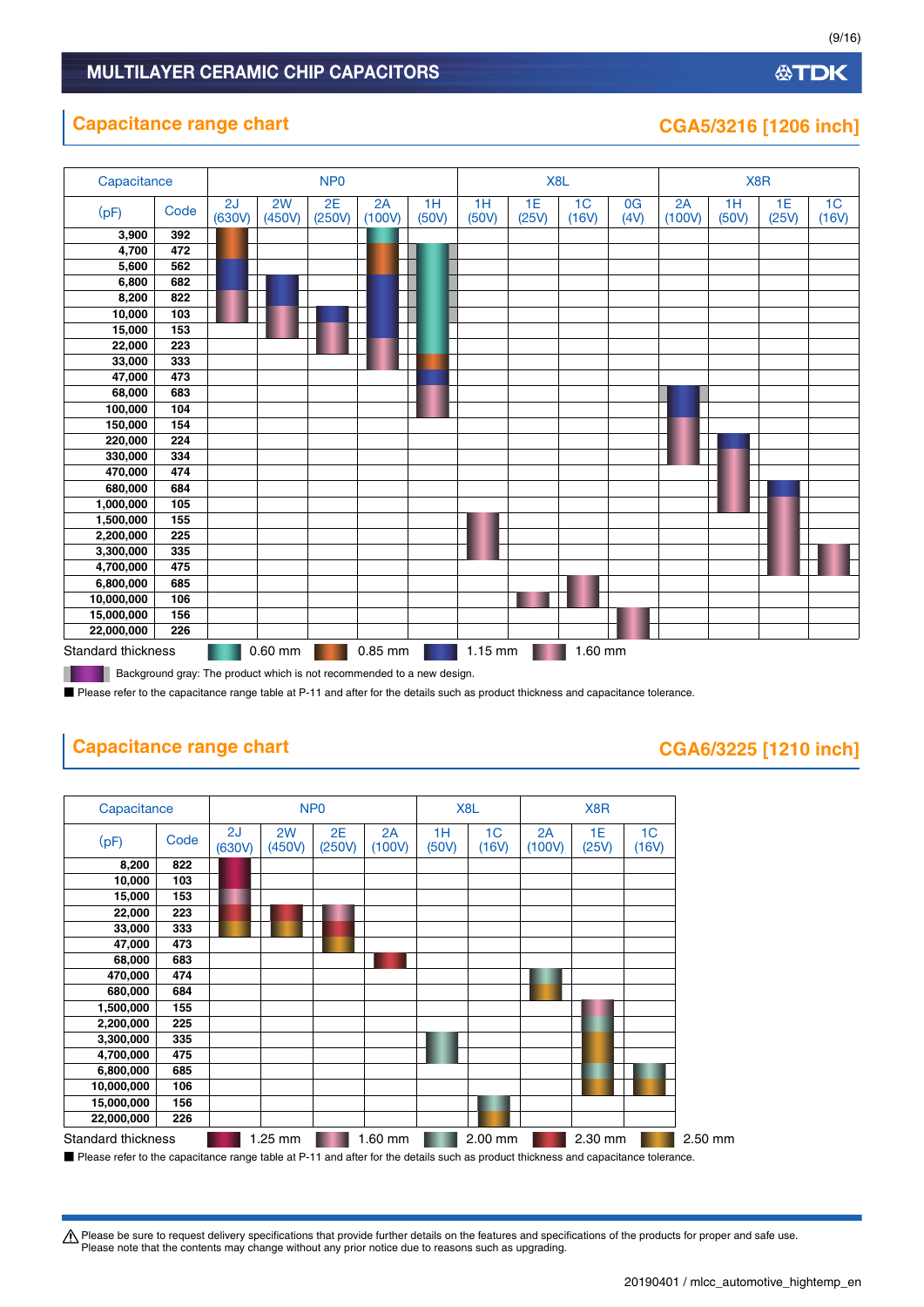# **Capacitance range chart CGA8/4532 [1812 inch]**

| Capacitance               |      |              | N <sub>P</sub> <sub>0</sub> |              |         |
|---------------------------|------|--------------|-----------------------------|--------------|---------|
| (pF)                      | Code | 2J<br>(630V) | 2W<br>(450V)                | 2E<br>(250V) |         |
| 33,000                    | 333  |              |                             |              |         |
| 47,000                    | 473  |              |                             |              |         |
| 68,000                    | 683  |              |                             |              |         |
| 100,000                   | 104  |              |                             |              |         |
| <b>Standard thickness</b> |      | 2.00 mm      |                             | 2.30 mm      | 3.20 mm |

■ Please refer to the capacitance range table at P-11 and after for the details such as product thickness and capacitance tolerance.

# **Capacitance range chart CGA9/5750 [2220 inch]**

| Capacitance        |      | N <sub>P</sub> O |              |  |              |  |  |  |
|--------------------|------|------------------|--------------|--|--------------|--|--|--|
| (pF)               | Code | 2W<br>(450V)     | 2F<br>(250V) |  | 2A<br>(100V) |  |  |  |
| 100,000            | 104  |                  |              |  |              |  |  |  |
| 150,000            | 154  |                  |              |  |              |  |  |  |
| Standard thickness |      | 2.30 mm          |              |  | 2.80 mms     |  |  |  |

■ Please refer to the capacitance range table at P-11 and after for the details such as product thickness and capacitance tolerance.

Please be sure to request delivery specifications that provide further details on the features and specifications of the products for proper and safe use.<br>Please note that the contents may change without any prior notice d

(10/16)

| 20190401 / mlcc_automotive_hightemp_en |  |
|----------------------------------------|--|
|----------------------------------------|--|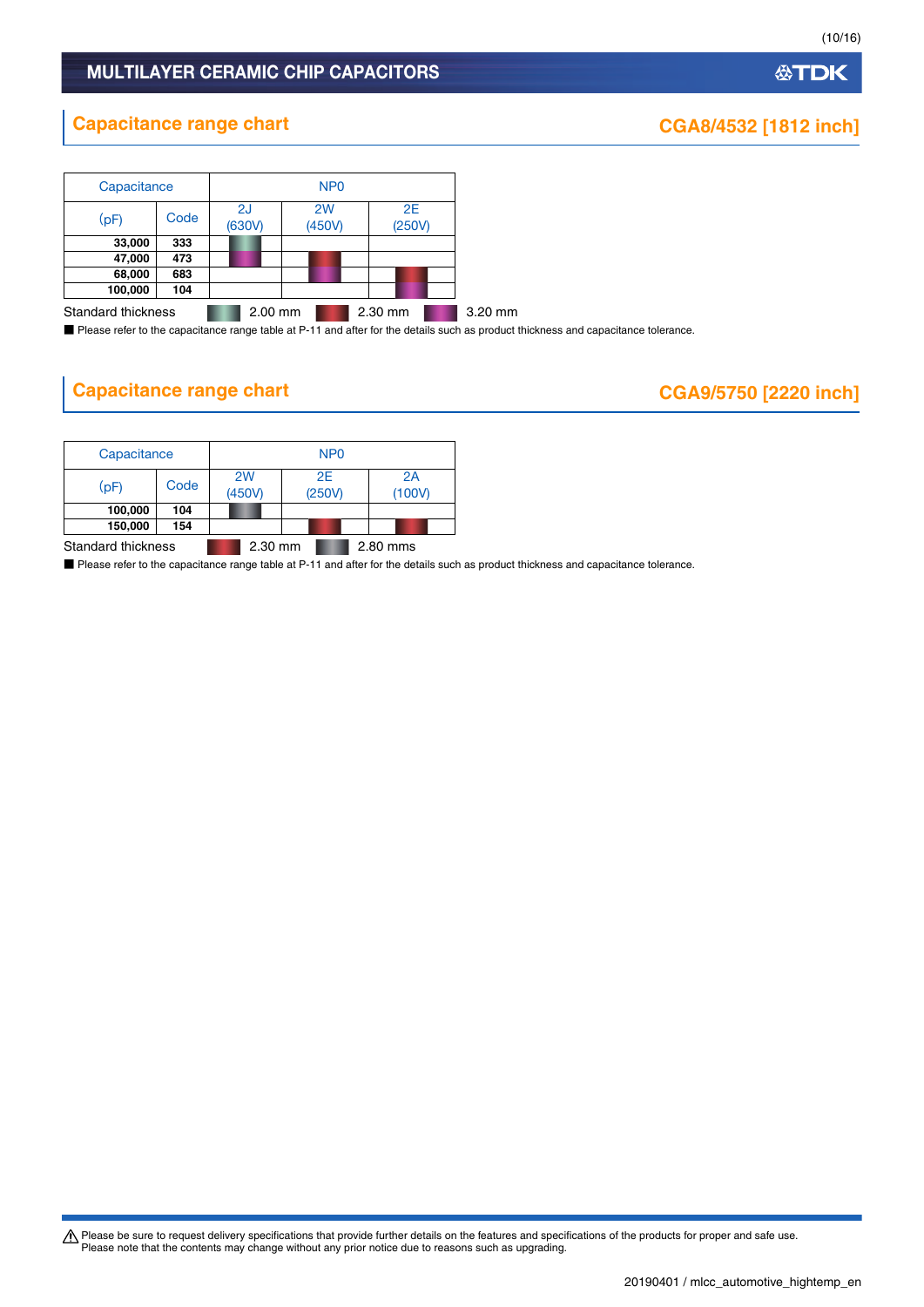### MULTILAYER CERAMIC CHIP CAPACITORS

# **Capacitance range table Temperature characteristics: NP0 (–55 to +150°C, 0±30ppm/°C)**

|       | <b>Capacitance Dimensions</b> | <b>Thickness</b>             | Capacitance   | Catalog number          |                         |                        |
|-------|-------------------------------|------------------------------|---------------|-------------------------|-------------------------|------------------------|
|       |                               | (mm)                         | tolerance     | Rated voltage Edc: 450V | Rated voltage Edc: 100V | Rated voltage Edc: 50V |
| 1pF   | 1005                          | $0.50 + 0.05$                | ±0.25pF       |                         |                         | CGA2B2NP01H010C050BA   |
|       | 1608                          | $0.80 + 0.10$                | ±0.25pF       |                         | CGA3E2NP02A010C080AA    | CGA3E2NP01H010C080AA   |
| 1.5pF | 1005                          | $0.50 + 0.05$                | $\pm 0.25$ pF |                         |                         | CGA2B2NP01H1R5C050BA   |
|       | 1608                          | $0.80 + 0.10$                | ±0.25pF       |                         | CGA3E2NP02A1R5C080AA    | CGA3E2NP01H1R5C080AA   |
| 2pF   | 1005                          | $0.50 + 0.05$                | ±0.25pF       |                         |                         | CGA2B2NP01H020C050BA   |
|       | 1608                          | $0.80 + 0.10$                | ±0.25pF       |                         | CGA3E2NP02A020C080AA    | CGA3E2NP01H020C080AA   |
| 2.2pF | 1005                          | $0.50 + 0.05$                | ±0.25pF       |                         |                         | CGA2B2NP01H2R2C050BA   |
|       | 1608                          | $0.80 + 0.10$                | ±0.25pF       |                         | CGA3E2NP02A2R2C080AA    | CGA3E2NP01H2R2C080AA   |
| 3pF   | 1005                          | $0.50 \pm 0.05$              | ±0.25pF       |                         |                         | CGA2B2NP01H030C050BA   |
|       | 1608                          | $0.80 + 0.10$                | ±0.25pF       |                         | CGA3E2NP02A030C080AA    | CGA3E2NP01H030C080AA   |
|       | 1005                          | $0.50 + 0.05$                | ±0.25pF       |                         |                         | CGA2B2NP01H3R3C050BA   |
| 3.3pF | 1608                          | $0.80{\scriptstyle \pm0.10}$ | $\pm 0.25$ pF |                         | CGA3E2NP02A3R3C080AA    | CGA3E2NP01H3R3C080AA   |
|       | 1005                          | $0.50 + 0.05$                | ±0.25pF       |                         |                         | CGA2B2NP01H040C050BA   |
| 4pF   | 1608                          | $0.80 + 0.10$                | ±0.25pF       |                         | CGA3E2NP02A040C080AA    | CGA3E2NP01H040C080AA   |
|       | 1005                          | $0.50 + 0.05$                | ±0.25pF       |                         |                         | CGA2B2NP01H4R7C050BA   |
| 4.7pF | 1608                          | $0.80 + 0.10$                | ±0.25pF       |                         | CGA3E2NP02A4R7C080AA    | CGA3E2NP01H4R7C080AA   |
|       | 1005                          | $0.50 \pm 0.05$              | $\pm 0.25$ pF |                         |                         | CGA2B2NP01H050C050BA   |
| 5pF   | 1608                          | $0.80 + 0.10$                | ±0.25pF       |                         | CGA3E2NP02A050C080AA    | CGA3E2NP01H050C080AA   |
|       | 1005                          | $0.50 \pm 0.05$              | 0.50pF        |                         |                         | CGA2B2NP01H060D050BA   |
| 6pF   | 1608                          | $0.80 + 0.10$                | 0.50pF        |                         | CGA3E2NP02A060D080AA    | CGA3E2NP01H060D080AA   |
|       | 1005                          | $0.50 \pm 0.05$              | 0.50pF        |                         |                         | CGA2B2NP01H6R8D050BA   |
| 6.8pF | 1608                          | $0.80 + 0.10$                | 0.50pF        |                         | CGA3E2NP02A6R8D080AA    | CGA3E2NP01H6R8D080AA   |
|       | 1005                          | $0.50 + 0.05$                | 0.50pF        |                         |                         | CGA2B2NP01H070D050BA   |
| 7pF   | 1608                          | $0.80 + 0.10$                | 0.50pF        |                         | CGA3E2NP02A070D080AA    | CGA3E2NP01H070D080AA   |
|       | 1005                          | $0.50 + 0.05$                | 0.50pF        |                         |                         | CGA2B2NP01H080D050BA   |
| 8pF   | 1608                          | $0.80 + 0.10$                | 0.50pF        |                         | CGA3E2NP02A080D080AA    | CGA3E2NP01H080D080AA   |
|       | 1005                          | $0.50 + 0.05$                | 0.50pF        |                         |                         | CGA2B2NP01H090D050BA   |
| 9pF   | 1608                          | $0.80 + 0.10$                |               |                         | CGA3E2NP02A090D080AA    | CGA3E2NP01H090D080AA   |
|       |                               |                              | 0.50pF        |                         |                         |                        |
| 10pF  | 1005                          | $0.50 + 0.05$                | 0.50pF        |                         |                         | CGA2B2NP01H100D050BA   |
|       | 1608                          | $0.80 + 0.10$                | 0.50pF        |                         | CGA3E2NP02A100D080AA    | CGA3E2NP01H100D080AA   |
| 12pF  | 1005                          | $0.50 + 0.05$                | ±5%           |                         |                         | CGA2B2NP01H120J050BA   |
|       | 1608                          | $0.80 + 0.10$                | ±5%           |                         | CGA3E2NP02A120J080AA    | CGA3E2NP01H120J080AA   |
| 15pF  | 1005                          | $0.50 + 0.05$                | ±5%           |                         |                         | CGA2B2NP01H150J050BA   |
|       | 1608                          | $0.80 + 0.10$                | ±5%           |                         | CGA3E2NP02A150J080AA    | CGA3E2NP01H150J080AA   |
| 18pF  | 1005                          | $0.50 + 0.05$                | ±5%           |                         |                         | CGA2B2NP01H180J050BA   |
|       | 1608                          | $0.80 + 0.10$                | ±5%           |                         | CGA3E2NP02A180J080AA    | CGA3E2NP01H180J080AA   |
| 22pF  | 1005                          | $0.50 + 0.05$                | ±5%           |                         |                         | CGA2B2NP01H220J050BA   |
|       | 1608                          | $0.80 + 0.10$                | ±5%           |                         | CGA3E2NP02A220J080AA    | CGA3E2NP01H220J080AA   |
| 27pF  | 1005                          | $0.50 + 0.05$                | ±5%           |                         |                         | CGA2B2NP01H270J050BA   |
|       | 1608                          | $0.80 + 0.10$                | ±5%           |                         | CGA3E2NP02A270J080AA    | CGA3E2NP01H270J080AA   |
| 33pF  | 1005                          | $0.50 + 0.05$                | ±5%           |                         |                         | CGA2B2NP01H330J050BA   |
|       | 1608                          | $0.80 + 0.10$                | ±5%           |                         | CGA3E2NP02A330J080AA    | CGA3E2NP01H330J080AA   |
|       | 1005                          | $0.50 + 0.05$                | ±5%           |                         |                         | CGA2B2NP01H390J050BA   |
| 39pF  | 1608                          | $0.80 + 0.10$                | ±5%           |                         | CGA3E2NP02A390J080AA    | CGA3E2NP01H390J080AA   |
|       | 1005                          | $0.50 + 0.05$                | ±5%           |                         |                         | CGA2B2NP01H470J050BA   |
| 47pF  | 1608                          | $0.80 + 0.10$                | ±5%           |                         | CGA3E2NP02A470J080AA    | CGA3E2NP01H470J080AA   |
|       | 1005                          | $0.50 + 0.05$                | ±5%           |                         |                         | CGA2B2NP01H560J050BA   |
| 56pF  | 1608                          | $0.80 + 0.10$                | ±5%           |                         | CGA3E2NP02A560J080AA    | CGA3E2NP01H560J080AA   |
|       | 1005                          | $0.50 \pm 0.05$              | ±5%           |                         |                         | CGA2B2NP01H680J050BA   |
| 68pF  | 1608                          | 0.80±0.10                    | ±5%           |                         | CGA3E2NP02A680J080AA    | CGA3E2NP01H680J080AA   |
|       | 1005                          | $0.50 + 0.05$                | ±5%           |                         |                         | CGA2B2NP01H820J050BA   |
| 82pF  | 1608                          | $0.80 + 0.10$                | ±5%           |                         | CGA3E2NP02A820J080AA    | CGA3E2NP01H820J080AA   |
|       | 1005                          | $0.50 + 0.05$                | ±5%           |                         | CGA2B2NP02A101J050BA    | CGA2B2NP01H101J050BA   |
| 100pF | 1608                          | $0.80 + 0.10$                | ±5%           |                         | CGA3E2NP02A101J080AA    | CGA3E2NP01H101J080AA   |
|       | 2012                          | $0.60 + 0.15$                | ±5%           | CGA4C4NP02W101J060AA    |                         |                        |
|       | 1005                          | $0.50 + 0.05$                | ±5%           |                         | CGA2B2NP02A121J050BA    | CGA2B2NP01H121J050BA   |
| 120pF | 1608                          | $0.80 + 0.10$                | ±5%           |                         | CGA3E2NP02A121J080AA    | CGA3E2NP01H121J080AA   |
|       |                               |                              |               | CGA4C4NP02W121J060AA    |                         |                        |
|       | 2012                          | $0.60 \pm 0.15$              | ±5%           |                         |                         |                        |
|       | 1005                          | $0.50 + 0.05$                | ±5%           |                         | CGA2B2NP02A151J050BA    | CGA2B2NP01H151J050BA   |
| 150pF | 1608                          | $0.80 + 0.10$                | ±5%           |                         | CGA3E2NP02A151J080AA    | CGA3E2NP01H151J080AA   |
|       | 2012                          | $0.60 + 0.15$                | ±5%           | CGA4C4NP02W151J060AA    |                         |                        |
|       | 1005                          | $0.50 + 0.05$                | ±5%           |                         | CGA2B2NP02A181J050BA    | CGA2B2NP01H181J050BA   |
| 180pF | 1608                          | $0.80 + 0.10$                | ±5%           |                         | CGA3E2NP02A181J080AA    | CGA3E2NP01H181J080AA   |
|       | 2012                          | $0.60 \pm 0.15$              | ±5%           | CGA4C4NP02W181J060AA    |                         |                        |

■ Gray item: The product which is not recommended to a new design.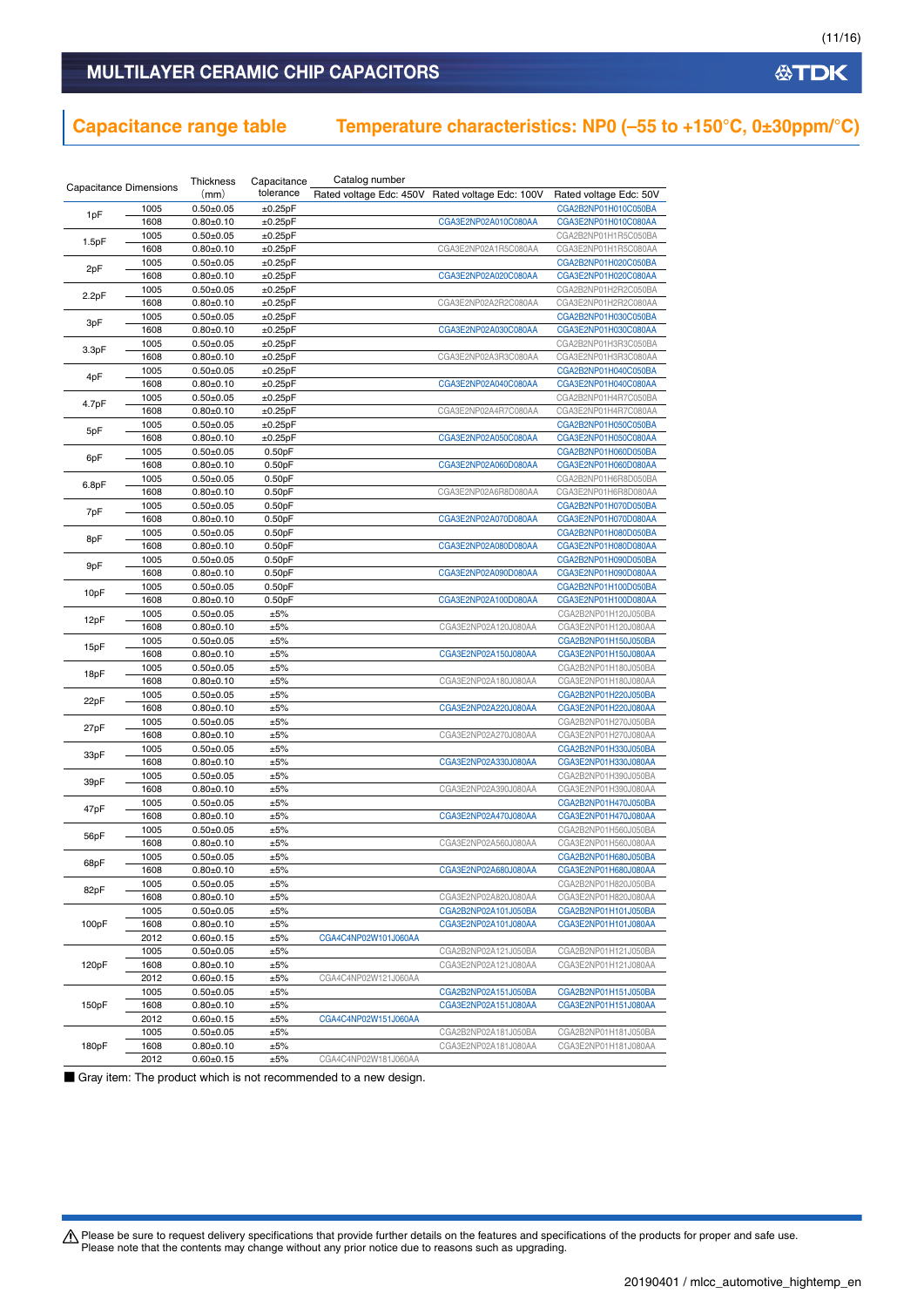### MULTILAYER CERAMIC CHIP CAPACITORS

# **Capacitance range table Temperature characteristics: NP0 (–55 to +150°C, 0±30ppm/°C)**

|                                                                                                                                                                    | Capacitance Dimensions | Thickness                        | Capacitance | Catalog number                                                                                                                                                                                                                                                                                                                                                                                                                                                                                                                                                                                                                                                                                                                                               |                      |                                                                                                                                                                                                                                                                                                 |                                                                                                                                                                                                                                                                                                                                                                                                                                                                                                                                                                                                                                                                                                                                                                      |                        |
|--------------------------------------------------------------------------------------------------------------------------------------------------------------------|------------------------|----------------------------------|-------------|--------------------------------------------------------------------------------------------------------------------------------------------------------------------------------------------------------------------------------------------------------------------------------------------------------------------------------------------------------------------------------------------------------------------------------------------------------------------------------------------------------------------------------------------------------------------------------------------------------------------------------------------------------------------------------------------------------------------------------------------------------------|----------------------|-------------------------------------------------------------------------------------------------------------------------------------------------------------------------------------------------------------------------------------------------------------------------------------------------|----------------------------------------------------------------------------------------------------------------------------------------------------------------------------------------------------------------------------------------------------------------------------------------------------------------------------------------------------------------------------------------------------------------------------------------------------------------------------------------------------------------------------------------------------------------------------------------------------------------------------------------------------------------------------------------------------------------------------------------------------------------------|------------------------|
|                                                                                                                                                                    |                        | (mm)                             | tolerance   | Rated voltage Edc: 630V                                                                                                                                                                                                                                                                                                                                                                                                                                                                                                                                                                                                                                                                                                                                      |                      |                                                                                                                                                                                                                                                                                                 | Rated voltage Edc: 100V                                                                                                                                                                                                                                                                                                                                                                                                                                                                                                                                                                                                                                                                                                                                              | Rated voltage Edc: 50V |
|                                                                                                                                                                    | 1005                   | $0.50 + 0.05$                    | ±5%         |                                                                                                                                                                                                                                                                                                                                                                                                                                                                                                                                                                                                                                                                                                                                                              |                      |                                                                                                                                                                                                                                                                                                 | CGA2B2NP02A221J050BA                                                                                                                                                                                                                                                                                                                                                                                                                                                                                                                                                                                                                                                                                                                                                 | CGA2B2NP01H221J050BA   |
| 220pF                                                                                                                                                              | 1608                   | $0.80 + 0.10$                    | ±5%         |                                                                                                                                                                                                                                                                                                                                                                                                                                                                                                                                                                                                                                                                                                                                                              |                      |                                                                                                                                                                                                                                                                                                 | CGA3E2NP02A221J080AA                                                                                                                                                                                                                                                                                                                                                                                                                                                                                                                                                                                                                                                                                                                                                 | CGA3E2NP01H221J080AA   |
|                                                                                                                                                                    | 2012                   | $0.60 + 0.15$                    | ±5%         |                                                                                                                                                                                                                                                                                                                                                                                                                                                                                                                                                                                                                                                                                                                                                              | CGA4C4NP02W221J060AA |                                                                                                                                                                                                                                                                                                 | CGA2B2NP02A271J050BA<br>CGA3E2NP02A271J080AA<br>CGA2B2NP02A331J050BA<br>CGA3E2NP02A331J080AA<br>CGA2B2NP02A391J050BA<br>CGA3E2NP02A391J080AA<br>CGA2B2NP02A471J050BA<br>CGA3E2NP02A471J080AA<br>CGA3E2NP02A561J080AA<br>CGA3E2NP02A681J080AA<br>CGA3E2NP02A821J080AA<br>CGA3E2NP02A102J080AA<br>CGA4C2NP02A102J060AA<br>CGA3E2NP02A122J080AA<br>CGA4C2NP02A122J060AA<br>CGA3E2NP02A152J080AA<br>CGA4C2NP02A152J060AA<br>CGA3E2NP02A182J080AA<br>CGA4F2NP02A182J085AA<br>CGA3E2NP02A222J080AA<br>CGA4F2NP02A222J085AA<br>CGA3E2NP02A272J080AA<br>CGA4J2NP02A272J125AA<br>CGA3E2NP02A332J080AA<br>CGA4J2NP02A332J125AA<br>CGA4J2NP02A392J125AA<br>CGA5C2NP02A392J060AA<br>CGA4J2NP02A472J125AA<br>CGA5F2NP02A472J085AA<br>CGA4J2NP02A562J125AA<br>CGA5F2NP02A562J085AA |                        |
|                                                                                                                                                                    | 1005                   | $0.50 + 0.05$                    | ±5%         |                                                                                                                                                                                                                                                                                                                                                                                                                                                                                                                                                                                                                                                                                                                                                              |                      |                                                                                                                                                                                                                                                                                                 |                                                                                                                                                                                                                                                                                                                                                                                                                                                                                                                                                                                                                                                                                                                                                                      | CGA2B2NP01H271J050BA   |
| 270pF                                                                                                                                                              | 1608                   | $0.80 + 0.10$                    | ±5%         |                                                                                                                                                                                                                                                                                                                                                                                                                                                                                                                                                                                                                                                                                                                                                              |                      |                                                                                                                                                                                                                                                                                                 |                                                                                                                                                                                                                                                                                                                                                                                                                                                                                                                                                                                                                                                                                                                                                                      | CGA3E2NP01H271J080AA   |
|                                                                                                                                                                    | 2012                   | $0.60 + 0.15$                    | ±5%         |                                                                                                                                                                                                                                                                                                                                                                                                                                                                                                                                                                                                                                                                                                                                                              | CGA4C4NP02W271J060AA |                                                                                                                                                                                                                                                                                                 |                                                                                                                                                                                                                                                                                                                                                                                                                                                                                                                                                                                                                                                                                                                                                                      |                        |
|                                                                                                                                                                    | 1005                   | $0.50 + 0.05$                    | ±5%         |                                                                                                                                                                                                                                                                                                                                                                                                                                                                                                                                                                                                                                                                                                                                                              |                      |                                                                                                                                                                                                                                                                                                 |                                                                                                                                                                                                                                                                                                                                                                                                                                                                                                                                                                                                                                                                                                                                                                      | CGA2B2NP01H331J050BA   |
| 330pF                                                                                                                                                              | 1608                   | $0.80 + 0.10$                    | ±5%         |                                                                                                                                                                                                                                                                                                                                                                                                                                                                                                                                                                                                                                                                                                                                                              |                      |                                                                                                                                                                                                                                                                                                 |                                                                                                                                                                                                                                                                                                                                                                                                                                                                                                                                                                                                                                                                                                                                                                      | CGA3E2NP01H331J080AA   |
|                                                                                                                                                                    | 2012                   | $0.60 + 0.15$                    | ±5%         |                                                                                                                                                                                                                                                                                                                                                                                                                                                                                                                                                                                                                                                                                                                                                              | CGA4C4NP02W331J060AA |                                                                                                                                                                                                                                                                                                 |                                                                                                                                                                                                                                                                                                                                                                                                                                                                                                                                                                                                                                                                                                                                                                      |                        |
|                                                                                                                                                                    | 1005                   | $0.50 + 0.05$                    | ±5%         |                                                                                                                                                                                                                                                                                                                                                                                                                                                                                                                                                                                                                                                                                                                                                              |                      |                                                                                                                                                                                                                                                                                                 |                                                                                                                                                                                                                                                                                                                                                                                                                                                                                                                                                                                                                                                                                                                                                                      | CGA2B2NP01H391J050BA   |
| 390pF                                                                                                                                                              | 1608                   | $0.80 + 0.10$                    | ±5%         |                                                                                                                                                                                                                                                                                                                                                                                                                                                                                                                                                                                                                                                                                                                                                              |                      |                                                                                                                                                                                                                                                                                                 |                                                                                                                                                                                                                                                                                                                                                                                                                                                                                                                                                                                                                                                                                                                                                                      | CGA3E2NP01H391J080AA   |
|                                                                                                                                                                    | 2012                   | $0.60 + 0.15$                    |             |                                                                                                                                                                                                                                                                                                                                                                                                                                                                                                                                                                                                                                                                                                                                                              |                      |                                                                                                                                                                                                                                                                                                 |                                                                                                                                                                                                                                                                                                                                                                                                                                                                                                                                                                                                                                                                                                                                                                      |                        |
|                                                                                                                                                                    | 1005                   | $0.50 + 0.05$                    | ±5%         |                                                                                                                                                                                                                                                                                                                                                                                                                                                                                                                                                                                                                                                                                                                                                              |                      |                                                                                                                                                                                                                                                                                                 |                                                                                                                                                                                                                                                                                                                                                                                                                                                                                                                                                                                                                                                                                                                                                                      | CGA2B2NP01H471J050BA   |
|                                                                                                                                                                    |                        | $0.50 + 0.10$                    | ±5%         |                                                                                                                                                                                                                                                                                                                                                                                                                                                                                                                                                                                                                                                                                                                                                              |                      |                                                                                                                                                                                                                                                                                                 |                                                                                                                                                                                                                                                                                                                                                                                                                                                                                                                                                                                                                                                                                                                                                                      |                        |
|                                                                                                                                                                    | 1608                   | $0.80 + 0.10$                    |             |                                                                                                                                                                                                                                                                                                                                                                                                                                                                                                                                                                                                                                                                                                                                                              |                      |                                                                                                                                                                                                                                                                                                 |                                                                                                                                                                                                                                                                                                                                                                                                                                                                                                                                                                                                                                                                                                                                                                      | CGA3E2NP01H471J080AA   |
|                                                                                                                                                                    | 2012                   | $0.60 + 0.15$                    | ±5%         |                                                                                                                                                                                                                                                                                                                                                                                                                                                                                                                                                                                                                                                                                                                                                              | CGA4C4NP02W471J060AA |                                                                                                                                                                                                                                                                                                 |                                                                                                                                                                                                                                                                                                                                                                                                                                                                                                                                                                                                                                                                                                                                                                      |                        |
|                                                                                                                                                                    | 1005                   | $0.50 + 0.05$                    | ±5%         |                                                                                                                                                                                                                                                                                                                                                                                                                                                                                                                                                                                                                                                                                                                                                              |                      |                                                                                                                                                                                                                                                                                                 |                                                                                                                                                                                                                                                                                                                                                                                                                                                                                                                                                                                                                                                                                                                                                                      | CGA2B2NP01H561J050BA   |
| 560pF                                                                                                                                                              | 1608                   | $0.80 + 0.10$                    | ±5%         |                                                                                                                                                                                                                                                                                                                                                                                                                                                                                                                                                                                                                                                                                                                                                              |                      | Rated voltage Edc: 450V Rated voltage Edc: 250V<br>CGA3E3NP02E821J080AA<br>CGA3E3NP02E102J080AA<br>CGA3E3NP02E122J080AA<br>CGA3E3NP02E152J080AA<br>CGA3E3NP02E182J080AA<br>CGA3E3NP02E222J080AA<br>CGA4F3NP02E332J085AA<br>CGA4J3NP02E392J125AA<br>CGA4J3NP02E472J125AA<br>CGA4J3NP02E562J125AA | CGA3E2NP01H561J080AA                                                                                                                                                                                                                                                                                                                                                                                                                                                                                                                                                                                                                                                                                                                                                 |                        |
|                                                                                                                                                                    | 2012                   | $0.60 + 0.15$                    | ±5%         |                                                                                                                                                                                                                                                                                                                                                                                                                                                                                                                                                                                                                                                                                                                                                              |                      |                                                                                                                                                                                                                                                                                                 |                                                                                                                                                                                                                                                                                                                                                                                                                                                                                                                                                                                                                                                                                                                                                                      |                        |
|                                                                                                                                                                    | 1005                   | $0.50 + 0.05$                    |             |                                                                                                                                                                                                                                                                                                                                                                                                                                                                                                                                                                                                                                                                                                                                                              |                      |                                                                                                                                                                                                                                                                                                 |                                                                                                                                                                                                                                                                                                                                                                                                                                                                                                                                                                                                                                                                                                                                                                      | CGA2B2NP01H681J050BA   |
|                                                                                                                                                                    | 1608                   | $0.80 + 0.10$                    |             |                                                                                                                                                                                                                                                                                                                                                                                                                                                                                                                                                                                                                                                                                                                                                              |                      |                                                                                                                                                                                                                                                                                                 |                                                                                                                                                                                                                                                                                                                                                                                                                                                                                                                                                                                                                                                                                                                                                                      | CGA3E2NP01H681J080AA   |
|                                                                                                                                                                    | 2012                   | $0.60 + 0.15$                    |             |                                                                                                                                                                                                                                                                                                                                                                                                                                                                                                                                                                                                                                                                                                                                                              |                      |                                                                                                                                                                                                                                                                                                 |                                                                                                                                                                                                                                                                                                                                                                                                                                                                                                                                                                                                                                                                                                                                                                      |                        |
|                                                                                                                                                                    | 1005                   | $0.50 + 0.05$                    |             |                                                                                                                                                                                                                                                                                                                                                                                                                                                                                                                                                                                                                                                                                                                                                              |                      |                                                                                                                                                                                                                                                                                                 |                                                                                                                                                                                                                                                                                                                                                                                                                                                                                                                                                                                                                                                                                                                                                                      | CGA2B2NP01H821J050BA   |
|                                                                                                                                                                    | 1608                   | $0.80 + 0.10$                    |             |                                                                                                                                                                                                                                                                                                                                                                                                                                                                                                                                                                                                                                                                                                                                                              |                      |                                                                                                                                                                                                                                                                                                 |                                                                                                                                                                                                                                                                                                                                                                                                                                                                                                                                                                                                                                                                                                                                                                      | CGA3E2NP01H821J080AA   |
|                                                                                                                                                                    | 2012                   | $0.60 + 0.15$                    |             |                                                                                                                                                                                                                                                                                                                                                                                                                                                                                                                                                                                                                                                                                                                                                              |                      |                                                                                                                                                                                                                                                                                                 |                                                                                                                                                                                                                                                                                                                                                                                                                                                                                                                                                                                                                                                                                                                                                                      |                        |
|                                                                                                                                                                    |                        |                                  |             |                                                                                                                                                                                                                                                                                                                                                                                                                                                                                                                                                                                                                                                                                                                                                              |                      |                                                                                                                                                                                                                                                                                                 |                                                                                                                                                                                                                                                                                                                                                                                                                                                                                                                                                                                                                                                                                                                                                                      | CGA2B2NP01H102J050BA   |
| 1005<br>$0.50 + 0.05$<br>$0.80 + 0.10$<br>1nF<br>1608<br>2012<br>$0.60 + 0.15$<br>1608<br>$0.80 + 0.10$<br>1.2nF<br>2012<br>$0.60 + 0.15$<br>$0.80 + 0.10$<br>1608 |                        |                                  |             |                                                                                                                                                                                                                                                                                                                                                                                                                                                                                                                                                                                                                                                                                                                                                              |                      | CGA3E2NP01H102J080AA                                                                                                                                                                                                                                                                            |                                                                                                                                                                                                                                                                                                                                                                                                                                                                                                                                                                                                                                                                                                                                                                      |                        |
|                                                                                                                                                                    |                        |                                  |             |                                                                                                                                                                                                                                                                                                                                                                                                                                                                                                                                                                                                                                                                                                                                                              |                      |                                                                                                                                                                                                                                                                                                 |                                                                                                                                                                                                                                                                                                                                                                                                                                                                                                                                                                                                                                                                                                                                                                      |                        |
|                                                                                                                                                                    |                        |                                  |             |                                                                                                                                                                                                                                                                                                                                                                                                                                                                                                                                                                                                                                                                                                                                                              |                      |                                                                                                                                                                                                                                                                                                 |                                                                                                                                                                                                                                                                                                                                                                                                                                                                                                                                                                                                                                                                                                                                                                      | CGA3E2NP01H122J080AA   |
|                                                                                                                                                                    |                        |                                  |             |                                                                                                                                                                                                                                                                                                                                                                                                                                                                                                                                                                                                                                                                                                                                                              |                      |                                                                                                                                                                                                                                                                                                 |                                                                                                                                                                                                                                                                                                                                                                                                                                                                                                                                                                                                                                                                                                                                                                      |                        |
| 1.5nF                                                                                                                                                              |                        |                                  |             |                                                                                                                                                                                                                                                                                                                                                                                                                                                                                                                                                                                                                                                                                                                                                              |                      |                                                                                                                                                                                                                                                                                                 |                                                                                                                                                                                                                                                                                                                                                                                                                                                                                                                                                                                                                                                                                                                                                                      | CGA3E2NP01H152J080AA   |
|                                                                                                                                                                    | 2012                   | $0.60 \pm 0.15$                  |             |                                                                                                                                                                                                                                                                                                                                                                                                                                                                                                                                                                                                                                                                                                                                                              |                      |                                                                                                                                                                                                                                                                                                 |                                                                                                                                                                                                                                                                                                                                                                                                                                                                                                                                                                                                                                                                                                                                                                      |                        |
|                                                                                                                                                                    |                        | $0.85 \pm 0.15$                  |             |                                                                                                                                                                                                                                                                                                                                                                                                                                                                                                                                                                                                                                                                                                                                                              |                      |                                                                                                                                                                                                                                                                                                 |                                                                                                                                                                                                                                                                                                                                                                                                                                                                                                                                                                                                                                                                                                                                                                      |                        |
|                                                                                                                                                                    | 1608                   | $0.80 + 0.10$                    |             |                                                                                                                                                                                                                                                                                                                                                                                                                                                                                                                                                                                                                                                                                                                                                              |                      |                                                                                                                                                                                                                                                                                                 |                                                                                                                                                                                                                                                                                                                                                                                                                                                                                                                                                                                                                                                                                                                                                                      | CGA3E2NP01H182J080AA   |
|                                                                                                                                                                    | 2012                   | $0.85 + 0.15$                    |             |                                                                                                                                                                                                                                                                                                                                                                                                                                                                                                                                                                                                                                                                                                                                                              |                      |                                                                                                                                                                                                                                                                                                 |                                                                                                                                                                                                                                                                                                                                                                                                                                                                                                                                                                                                                                                                                                                                                                      |                        |
|                                                                                                                                                                    | 1608                   | $0.80 + 0.10$                    |             |                                                                                                                                                                                                                                                                                                                                                                                                                                                                                                                                                                                                                                                                                                                                                              |                      |                                                                                                                                                                                                                                                                                                 |                                                                                                                                                                                                                                                                                                                                                                                                                                                                                                                                                                                                                                                                                                                                                                      | CGA3E2NP01H222J080AA   |
|                                                                                                                                                                    |                        | $0.80 + 0.20$                    |             |                                                                                                                                                                                                                                                                                                                                                                                                                                                                                                                                                                                                                                                                                                                                                              |                      |                                                                                                                                                                                                                                                                                                 |                                                                                                                                                                                                                                                                                                                                                                                                                                                                                                                                                                                                                                                                                                                                                                      |                        |
|                                                                                                                                                                    | 2012                   | $0.85 + 0.15$                    |             |                                                                                                                                                                                                                                                                                                                                                                                                                                                                                                                                                                                                                                                                                                                                                              |                      |                                                                                                                                                                                                                                                                                                 |                                                                                                                                                                                                                                                                                                                                                                                                                                                                                                                                                                                                                                                                                                                                                                      |                        |
|                                                                                                                                                                    | 1608                   | $0.80 + 0.10$                    |             |                                                                                                                                                                                                                                                                                                                                                                                                                                                                                                                                                                                                                                                                                                                                                              |                      |                                                                                                                                                                                                                                                                                                 |                                                                                                                                                                                                                                                                                                                                                                                                                                                                                                                                                                                                                                                                                                                                                                      | CGA3E2NP01H272J080AA   |
| 470pF<br>680pF<br>820pF<br>1.8nF<br>2.2nF<br>2.7nF<br>3.3nF<br>3.9nF<br>4.7nF                                                                                      |                        | $0.80 + 0.20$                    |             |                                                                                                                                                                                                                                                                                                                                                                                                                                                                                                                                                                                                                                                                                                                                                              |                      |                                                                                                                                                                                                                                                                                                 |                                                                                                                                                                                                                                                                                                                                                                                                                                                                                                                                                                                                                                                                                                                                                                      |                        |
|                                                                                                                                                                    | 2012                   | $0.60 + 0.15$                    |             |                                                                                                                                                                                                                                                                                                                                                                                                                                                                                                                                                                                                                                                                                                                                                              |                      |                                                                                                                                                                                                                                                                                                 |                                                                                                                                                                                                                                                                                                                                                                                                                                                                                                                                                                                                                                                                                                                                                                      | CGA4C2NP01H272J060AA   |
|                                                                                                                                                                    |                        | $1.25 \pm 0.20$                  |             |                                                                                                                                                                                                                                                                                                                                                                                                                                                                                                                                                                                                                                                                                                                                                              |                      |                                                                                                                                                                                                                                                                                                 |                                                                                                                                                                                                                                                                                                                                                                                                                                                                                                                                                                                                                                                                                                                                                                      |                        |
|                                                                                                                                                                    | 1608                   | $0.80 + 0.10$                    |             |                                                                                                                                                                                                                                                                                                                                                                                                                                                                                                                                                                                                                                                                                                                                                              |                      |                                                                                                                                                                                                                                                                                                 |                                                                                                                                                                                                                                                                                                                                                                                                                                                                                                                                                                                                                                                                                                                                                                      | CGA3E2NP01H332J080AA   |
|                                                                                                                                                                    |                        | $0.80 + 0.20$                    |             |                                                                                                                                                                                                                                                                                                                                                                                                                                                                                                                                                                                                                                                                                                                                                              |                      |                                                                                                                                                                                                                                                                                                 |                                                                                                                                                                                                                                                                                                                                                                                                                                                                                                                                                                                                                                                                                                                                                                      | CGA4C2NP01H332J060AA   |
|                                                                                                                                                                    | 2012                   | $0.60 + 0.15$<br>$0.85 \pm 0.15$ |             | ±5%<br>CGA4C4NP02W391J060AA<br>±5%<br>CGA4C4NP02W561J060AA<br>±5%<br>±5%<br>$\pm 5\%$<br>CGA4C4NP02W681J060AA<br>±5%<br>±5%<br>±5%<br>CGA4C4NP02W821J060AA<br>±5%<br>±5%<br>±5%<br>CGA4C4NP02W102J060AA<br>±5%<br>±5%<br>CGA4C4NP02W122J060AA<br>±5%<br>±5%<br>±5%<br>CGA4F4NP02W152J085AA<br>±5%<br>±5%<br>CGA4F4NP02W182J085AA<br>±5%<br>±5%<br>CGA4F4NP02W222J085AA<br>±5%<br>±5%<br>±5%<br>±5%<br>±5%<br>CGA4J4NP02W272J125AA<br>±5%<br>±5%<br>±5%<br>±5%<br>±5%<br>CGA4J4NP02W332J125AA<br>±5%<br>±5%<br>±5%<br>CGA4J4NP02W392J125AA<br>±5%<br>CGA5F4NP02J392J085AA<br>±5%<br>±5%<br>±5%<br>±5%<br>CGA4J4NP02W472J125AA<br>±5%<br>±5%<br>CGA5F4NP02J472J085AA<br>±5%<br>±5%<br>±5%<br>CGA4J4NP02W562J125AA<br>±5%<br>±5%<br>CGA5H4NP02J562J115AA<br>±5% |                      |                                                                                                                                                                                                                                                                                                 |                                                                                                                                                                                                                                                                                                                                                                                                                                                                                                                                                                                                                                                                                                                                                                      |                        |
|                                                                                                                                                                    |                        | $1.25 \pm 0.20$                  |             |                                                                                                                                                                                                                                                                                                                                                                                                                                                                                                                                                                                                                                                                                                                                                              |                      |                                                                                                                                                                                                                                                                                                 |                                                                                                                                                                                                                                                                                                                                                                                                                                                                                                                                                                                                                                                                                                                                                                      |                        |
|                                                                                                                                                                    | 1608                   | $0.80 + 0.10$                    |             |                                                                                                                                                                                                                                                                                                                                                                                                                                                                                                                                                                                                                                                                                                                                                              |                      |                                                                                                                                                                                                                                                                                                 |                                                                                                                                                                                                                                                                                                                                                                                                                                                                                                                                                                                                                                                                                                                                                                      | CGA3E2NP01H392J080AA   |
|                                                                                                                                                                    |                        | $0.60 \pm 0.15$                  |             |                                                                                                                                                                                                                                                                                                                                                                                                                                                                                                                                                                                                                                                                                                                                                              |                      |                                                                                                                                                                                                                                                                                                 |                                                                                                                                                                                                                                                                                                                                                                                                                                                                                                                                                                                                                                                                                                                                                                      | CGA4C2NP01H392J060AA   |
|                                                                                                                                                                    | 2012                   | $1.25 \pm 0.20$                  |             |                                                                                                                                                                                                                                                                                                                                                                                                                                                                                                                                                                                                                                                                                                                                                              |                      |                                                                                                                                                                                                                                                                                                 |                                                                                                                                                                                                                                                                                                                                                                                                                                                                                                                                                                                                                                                                                                                                                                      |                        |
|                                                                                                                                                                    |                        | $0.60 \pm 0.15$                  |             |                                                                                                                                                                                                                                                                                                                                                                                                                                                                                                                                                                                                                                                                                                                                                              |                      |                                                                                                                                                                                                                                                                                                 |                                                                                                                                                                                                                                                                                                                                                                                                                                                                                                                                                                                                                                                                                                                                                                      |                        |
|                                                                                                                                                                    | 3216                   | $0.85 \pm 0.15$                  |             |                                                                                                                                                                                                                                                                                                                                                                                                                                                                                                                                                                                                                                                                                                                                                              |                      |                                                                                                                                                                                                                                                                                                 |                                                                                                                                                                                                                                                                                                                                                                                                                                                                                                                                                                                                                                                                                                                                                                      |                        |
|                                                                                                                                                                    | 1608                   | $0.80 + 0.10$                    |             |                                                                                                                                                                                                                                                                                                                                                                                                                                                                                                                                                                                                                                                                                                                                                              |                      |                                                                                                                                                                                                                                                                                                 |                                                                                                                                                                                                                                                                                                                                                                                                                                                                                                                                                                                                                                                                                                                                                                      | CGA3E2NP01H472J080AA   |
|                                                                                                                                                                    |                        | $0.60 + 0.15$                    |             |                                                                                                                                                                                                                                                                                                                                                                                                                                                                                                                                                                                                                                                                                                                                                              |                      |                                                                                                                                                                                                                                                                                                 |                                                                                                                                                                                                                                                                                                                                                                                                                                                                                                                                                                                                                                                                                                                                                                      | CGA4C2NP01H472J060AA   |
|                                                                                                                                                                    | 2012                   | $1.25 \pm 0.20$                  |             |                                                                                                                                                                                                                                                                                                                                                                                                                                                                                                                                                                                                                                                                                                                                                              |                      |                                                                                                                                                                                                                                                                                                 |                                                                                                                                                                                                                                                                                                                                                                                                                                                                                                                                                                                                                                                                                                                                                                      |                        |
|                                                                                                                                                                    |                        | $0.60 \pm 0.15$                  |             |                                                                                                                                                                                                                                                                                                                                                                                                                                                                                                                                                                                                                                                                                                                                                              |                      |                                                                                                                                                                                                                                                                                                 |                                                                                                                                                                                                                                                                                                                                                                                                                                                                                                                                                                                                                                                                                                                                                                      | CGA5C2NP01H472J060AA   |
|                                                                                                                                                                    | 3216                   | $0.85 \pm 0.15$                  |             |                                                                                                                                                                                                                                                                                                                                                                                                                                                                                                                                                                                                                                                                                                                                                              |                      |                                                                                                                                                                                                                                                                                                 |                                                                                                                                                                                                                                                                                                                                                                                                                                                                                                                                                                                                                                                                                                                                                                      |                        |
|                                                                                                                                                                    | 1608                   | $0.80 + 0.10$                    |             |                                                                                                                                                                                                                                                                                                                                                                                                                                                                                                                                                                                                                                                                                                                                                              |                      |                                                                                                                                                                                                                                                                                                 |                                                                                                                                                                                                                                                                                                                                                                                                                                                                                                                                                                                                                                                                                                                                                                      | CGA3E2NP01H562J080AA   |
|                                                                                                                                                                    |                        | $0.60 \pm 0.15$                  |             |                                                                                                                                                                                                                                                                                                                                                                                                                                                                                                                                                                                                                                                                                                                                                              |                      |                                                                                                                                                                                                                                                                                                 |                                                                                                                                                                                                                                                                                                                                                                                                                                                                                                                                                                                                                                                                                                                                                                      | CGA4C2NP01H562J060AA   |
|                                                                                                                                                                    | 2012                   | $1.25 \pm 0.20$                  |             |                                                                                                                                                                                                                                                                                                                                                                                                                                                                                                                                                                                                                                                                                                                                                              |                      |                                                                                                                                                                                                                                                                                                 |                                                                                                                                                                                                                                                                                                                                                                                                                                                                                                                                                                                                                                                                                                                                                                      |                        |
| 5.6nF                                                                                                                                                              |                        | $0.60 + 0.15$                    |             |                                                                                                                                                                                                                                                                                                                                                                                                                                                                                                                                                                                                                                                                                                                                                              |                      |                                                                                                                                                                                                                                                                                                 |                                                                                                                                                                                                                                                                                                                                                                                                                                                                                                                                                                                                                                                                                                                                                                      | CGA5C2NP01H562J060AA   |
|                                                                                                                                                                    | 3216                   | $0.85 \pm 0.15$                  |             |                                                                                                                                                                                                                                                                                                                                                                                                                                                                                                                                                                                                                                                                                                                                                              |                      |                                                                                                                                                                                                                                                                                                 |                                                                                                                                                                                                                                                                                                                                                                                                                                                                                                                                                                                                                                                                                                                                                                      |                        |
|                                                                                                                                                                    |                        | $1.15 \pm 0.15$                  |             |                                                                                                                                                                                                                                                                                                                                                                                                                                                                                                                                                                                                                                                                                                                                                              |                      |                                                                                                                                                                                                                                                                                                 |                                                                                                                                                                                                                                                                                                                                                                                                                                                                                                                                                                                                                                                                                                                                                                      |                        |

■ Gray item: The product which is not recommended to a new design.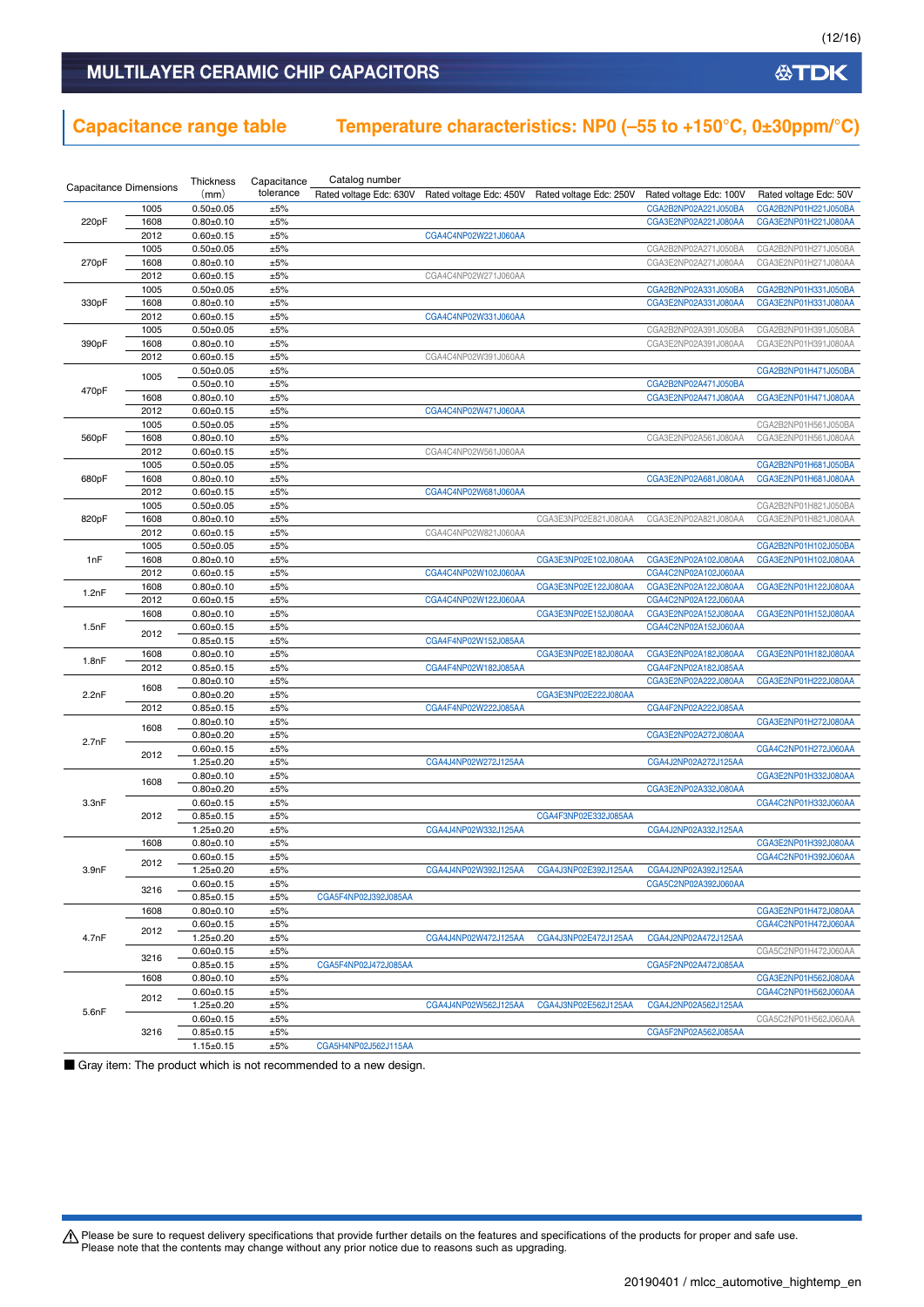### MULTILAYER CERAMIC CHIP CAPACITORS

# **Capacitance range table Temperature characteristics: NP0 (–55 to +150°C, 0±30ppm/°C)**

| <b>Capacitance Dimensions</b>                                               |      | Thickness            | Capacitance | Catalog number          |                      |                                                 |                         |                        |
|-----------------------------------------------------------------------------|------|----------------------|-------------|-------------------------|----------------------|-------------------------------------------------|-------------------------|------------------------|
|                                                                             |      | (mm)                 | tolerance   | Rated voltage Edc: 630V |                      | Rated voltage Edc: 450V Rated voltage Edc: 250V | Rated voltage Edc: 100V | Rated voltage Edc: 50V |
|                                                                             | 1608 | $0.80 + 0.10$        | ±5%         |                         |                      |                                                 |                         | CGA3E2NP01H682J080AA   |
|                                                                             | 2012 | $0.60 + 0.15$        | ±5%         |                         |                      |                                                 |                         | CGA4C2NP01H682J060AA   |
| 6.8nF<br>8.2nF<br>10 <sub>n</sub> F<br>15nF<br>22nF<br>33nF<br>47nF<br>68nF |      | $1.25 \pm 0.20$      | ±5%         |                         |                      | CGA4J3NP02E682J125AA                            | CGA4J2NP02A682J125AA    |                        |
|                                                                             | 3216 | $0.60 + 0.15$        | ±5%         |                         |                      |                                                 |                         | CGA5C2NP01H682J060AA   |
|                                                                             |      | $1.15 \pm 0.15$      | ±5%         | CGA5H4NP02J682J115AA    | CGA5H4NP02W682J115AA |                                                 | CGA5H2NP02A682J115AA    |                        |
|                                                                             | 1608 | $0.80 + 0.10$        | ±5%         |                         |                      |                                                 |                         | CGA3E2NP01H822J080AA   |
|                                                                             | 2012 | $0.60 + 0.15$        | ±5%         |                         |                      |                                                 |                         | CGA4C2NP01H822J060AA   |
|                                                                             |      | $1.25 \pm 0.20$      | ±5%         |                         |                      | CGA4J3NP02E822J125AA                            | CGA4J2NP02A822J125AA    |                        |
|                                                                             |      | $0.60 + 0.15$        | ±5%         |                         |                      |                                                 |                         | CGA5C2NP01H822J060AA   |
|                                                                             | 3216 | $1.15 \pm 0.15$      | ±5%         |                         | CGA5H4NP02W822J115AA |                                                 | CGA5H2NP02A822J115AA    |                        |
|                                                                             |      | $1.60 + 0.20$        | ±5%         | CGA5L4NP02J822J160AA    |                      |                                                 |                         |                        |
|                                                                             | 3225 | $1.25 \pm 0.20$      | ±5%         | CGA6J4NP02J822J125AA    |                      |                                                 |                         |                        |
|                                                                             | 1608 | $0.80 + 0.10$        | ±5%         |                         |                      |                                                 |                         | CGA3E2NP01H103J080AA   |
|                                                                             | 2012 | $0.60 + 0.15$        | ±5%         |                         |                      |                                                 |                         | CGA4C2NP01H103J060AA   |
|                                                                             |      | $1.25 \pm 0.20$      | ±5%         |                         |                      | CGA4J3NP02E103J125AA                            | CGA4J2NP02A103J125AA    |                        |
|                                                                             |      | $0.60 + 0.15$        | ±5%         |                         |                      |                                                 |                         | CGA5C2NP01H103J060AA   |
|                                                                             | 3216 | $1.15 \pm 0.15$      | ±5%         |                         |                      | CGA5H3NP02E103J115AA                            | CGA5H2NP02A103J115AA    |                        |
|                                                                             |      | $1.60 + 0.20$        | ±5%         | CGA5L4NP02J103J160AA    | CGA5L4NP02W103J160AA |                                                 |                         |                        |
|                                                                             | 3225 | $1.25 \pm 0.20$      | ±5%         | CGA6J4NP02J103J125AA    |                      |                                                 |                         |                        |
|                                                                             | 2012 | $0.85 + 0.15$        | ±5%         |                         |                      |                                                 |                         | CGA4F2NP01H153J085AA   |
|                                                                             |      | $0.60 + 0.15$        | ±5%         |                         |                      |                                                 |                         | CGA5C2NP01H153J060AA   |
|                                                                             |      | $1.15 \pm 0.15$      | ±5%         |                         |                      |                                                 | CGA5H2NP02A153J115AA    |                        |
|                                                                             | 3216 | $1.60 + 0.20$        | ±5%         |                         |                      | CGA5L3NP02E153J160AA                            |                         |                        |
|                                                                             |      | $1.60 + 0.30, -0.10$ | ±5%         |                         | CGA5L4NP02W153J160AA |                                                 |                         |                        |
|                                                                             | 3225 | $1.60 + 0.20$        | ±5%         | CGA6L4NP02J153J160AA    |                      |                                                 |                         |                        |
|                                                                             | 2012 | $1.25 \pm 0.20$      | ±5%         |                         |                      |                                                 |                         | CGA4J2NP01H223J125AA   |
|                                                                             |      | $0.60 + 0.15$        | ±5%         |                         |                      |                                                 |                         | CGA5C2NP01H223J060AA   |
|                                                                             | 3216 | $1.60 + 0.20$        | ±5%         |                         |                      |                                                 | CGA5L2NP02A223J160AA    |                        |
|                                                                             |      | 1.60+0.30,-0.10      | ±5%         |                         |                      | CGA5L3NP02E223J160AA                            |                         |                        |
|                                                                             |      | $1.60 + 0.20$        | ±5%         |                         |                      | CGA6L3NP02E223J160AA                            |                         |                        |
|                                                                             |      | $2.30 + 0.20$        | ±5%         | CGA6N4NP02J223J230AA    | CGA6N4NP02W223J230AA |                                                 |                         |                        |
|                                                                             | 2012 | $1.25 \pm 0.20$      | ±5%         |                         |                      |                                                 |                         | CGA4J2NP01H333J125AA   |
| 3225<br>3216<br>3225                                                        |      | $0.85 \pm 0.15$      | ±5%         |                         |                      |                                                 |                         | CGA5F2NP01H333J085AA   |
|                                                                             |      | $1.60 + 0.30, -0.10$ | ±5%         |                         |                      |                                                 | CGA5L2NP02A333J160AA    |                        |
|                                                                             |      | $2.30 + 0.20$        | ±5%         |                         |                      | CGA6N3NP02E333J230AA                            |                         |                        |
|                                                                             |      | $2.50 + 0.30$        | ±5%         | CGA6P4NP02J333J250AA    | CGA6P4NP02W333J250AA |                                                 |                         |                        |
|                                                                             | 4532 | $2.00 \pm 0.20$      | ±5%         | CGA8M4NP02J333J200KA    |                      |                                                 |                         |                        |
|                                                                             | 3216 | $1.15 \pm 0.15$      | ±5%         |                         |                      |                                                 |                         | CGA5H2NP01H473J115AA   |
|                                                                             | 3225 | $2.50 + 0.30$        | ±5%         |                         |                      | CGA6P3NP02E473J250AA                            |                         |                        |
|                                                                             |      | $2.30 + 0.20$        | ±5%         |                         | CGA8N4NP02W473J230KA |                                                 |                         |                        |
|                                                                             | 4532 | $3.20 \pm 0.30$      | ±5%         | CGA8R4NP02J473J320KA    |                      |                                                 |                         |                        |
|                                                                             | 3216 | $1.60 + 0.20$        | ±5%         |                         |                      |                                                 |                         | CGA5L2NP01H683J160AA   |
|                                                                             | 3225 | $2.30 \pm 0.20$      | ±5%         |                         |                      |                                                 | CGA6N2NP02A683J230AA    |                        |
|                                                                             |      | $2.30 \pm 0.20$      | ±5%         |                         |                      | CGA8N4NP02E683J230KN                            |                         |                        |
|                                                                             | 4532 | $3.20 \pm 0.30$      | ±5%         |                         | CGA8R4NP02W683J320KA |                                                 |                         |                        |
|                                                                             | 3216 | $1.60 + 0.20$        | ±5%         |                         |                      |                                                 |                         | CGA5L2NP01H104J160AA   |
| 100 <sub>n</sub> F                                                          | 4532 | $3.20 \pm 0.30$      | ±5%         |                         |                      | CGA8R4NP02E104J320KN                            |                         |                        |
|                                                                             | 5750 | $2.80 + 0.30$        | ±5%         |                         | CGA9Q4NP02W104J280KA |                                                 |                         |                        |
| 150nF                                                                       | 5750 | $2.30 \pm 0.20$      | ±5%         |                         |                      | CGA9N4NP02E154J230KN                            | CGA9N2NP02A154J230KA    |                        |

■ Gray item: The product which is not recommended to a new design.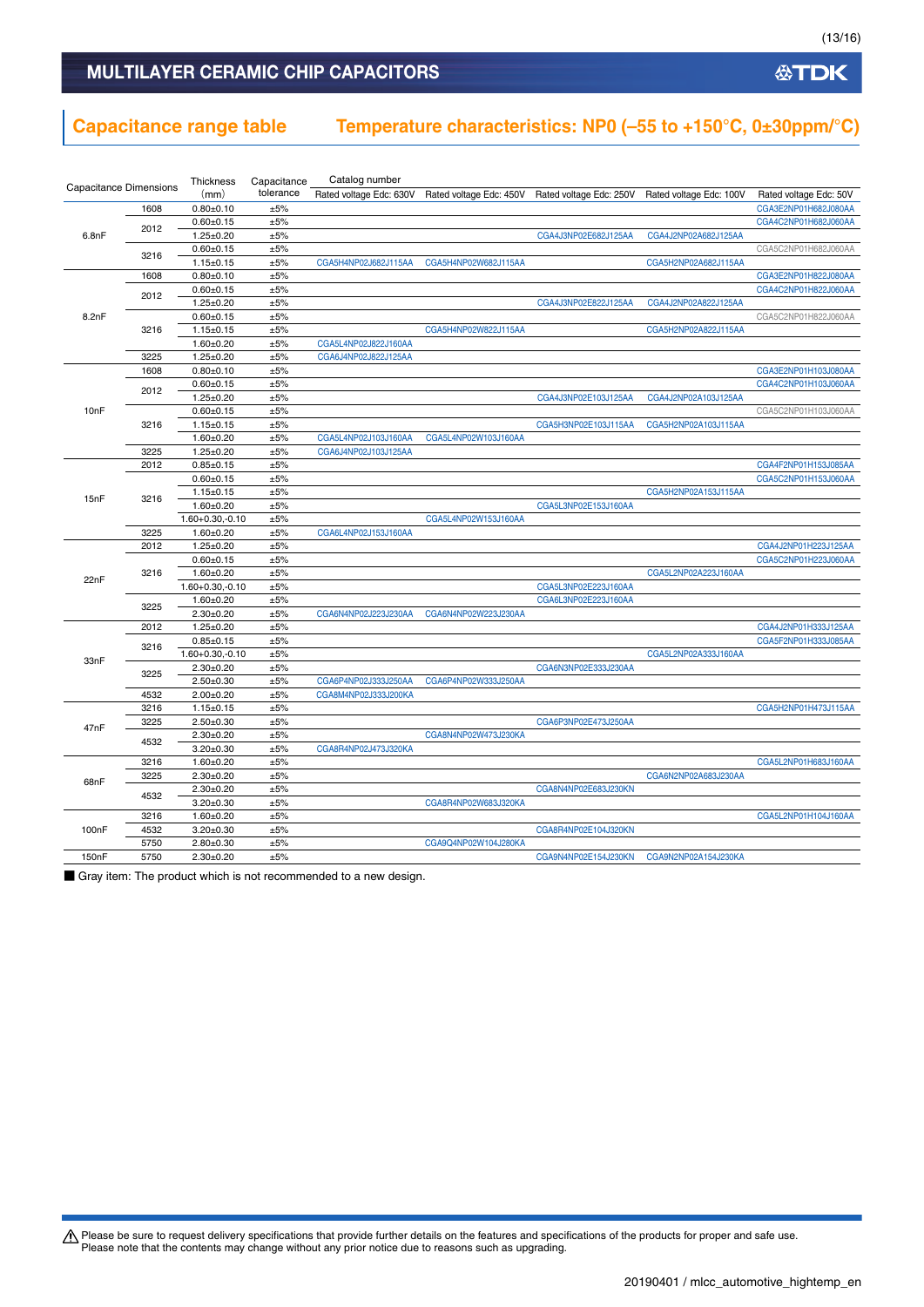### **Capacitance range table Temperature characteristics: X8R (–55 to +150°C, ±15%)**

|       | Capacitance Dimensions | (mm)            | Thickness Capacitance | Catalog number          |                        |                        |                        |  |  |
|-------|------------------------|-----------------|-----------------------|-------------------------|------------------------|------------------------|------------------------|--|--|
|       |                        |                 | tolerance             | Rated voltage Edc: 100V | Rated voltage Edc: 50V | Rated voltage Edc: 25V | Rated voltage Edc: 16V |  |  |
|       |                        |                 | ±10%                  | CGA2B2X8R2A151K050BA    | CGA2B2X8R1H151K050BA   |                        |                        |  |  |
| 150pF | 1005                   | $0.50 \pm 0.05$ | ±20%                  | CGA2B2X8R2A151M050BA    | CGA2B2X8R1H151M050BA   |                        |                        |  |  |
|       |                        |                 | ±10%                  | CGA2B2X8R2A221K050BA    | CGA2B2X8R1H221K050BA   |                        |                        |  |  |
| 220pF | 1005                   | $0.50 \pm 0.05$ | ±20%                  | CGA2B2X8R2A221M050BA    | CGA2B2X8R1H221M050BA   |                        |                        |  |  |
|       |                        |                 | ±10%                  | CGA2B2X8R2A331K050BA    | CGA2B2X8R1H331K050BA   |                        |                        |  |  |
| 330pF | 1005                   | $0.50 \pm 0.05$ |                       |                         |                        |                        |                        |  |  |
|       |                        |                 | ±20%                  | CGA2B2X8R2A331M050BA    | CGA2B2X8R1H331M050BA   |                        |                        |  |  |
| 470pF | 1005                   | $0.50 \pm 0.05$ | ±10%                  | CGA2B2X8R2A471K050BA    | CGA2B2X8R1H471K050BA   |                        |                        |  |  |
|       |                        |                 | ±20%                  | CGA2B2X8R2A471M050BA    | CGA2B2X8R1H471M050BA   |                        |                        |  |  |
| 680pF | 1005                   | $0.50 + 0.05$   | ±10%                  | CGA2B2X8R2A681K050BA    | CGA2B2X8R1H681K050BA   |                        |                        |  |  |
|       |                        |                 | ±20%                  | CGA2B2X8R2A681M050BA    | CGA2B2X8R1H681M050BA   |                        |                        |  |  |
|       | 1005                   | $0.50 + 0.05$   | ±10%                  | CGA2B2X8R2A102K050BA    | CGA2B2X8R1H102K050BA   |                        |                        |  |  |
| 1nF   |                        |                 | ±20%                  | CGA2B2X8R2A102M050BA    | CGA2B2X8R1H102M050BA   |                        |                        |  |  |
|       | 1608                   | $0.80 \pm 0.10$ | ±10%                  | CGA3E2X8R2A102K080AA    | CGA3E2X8R1H102K080AA   |                        |                        |  |  |
|       |                        |                 | ±20%                  | CGA3E2X8R2A102M080AA    | CGA3E2X8R1H102M080AA   |                        |                        |  |  |
|       |                        |                 | ±10%                  | CGA2B2X8R2A152K050BA    | CGA2B2X8R1H152K050BA   |                        |                        |  |  |
|       | 1005                   | $0.50 \pm 0.05$ | ±20%                  | CGA2B2X8R2A152M050BA    | CGA2B2X8R1H152M050BA   |                        |                        |  |  |
| 1.5nF |                        |                 | ±10%                  | CGA3E2X8R2A152K080AA    | CGA3E2X8R1H152K080AA   |                        |                        |  |  |
|       | 1608                   | $0.80 + 0.10$   | ±20%                  | CGA3E2X8R2A152M080AA    | CGA3E2X8R1H152M080AA   |                        |                        |  |  |
|       |                        |                 | ±10%                  | CGA2B2X8R2A222K050BA    | CGA2B2X8R1H222K050BA   |                        |                        |  |  |
|       | 1005                   | $0.50 \pm 0.05$ | ±20%                  | CGA2B2X8R2A222M050BA    | CGA2B2X8R1H222M050BA   |                        |                        |  |  |
| 2.2nF |                        |                 | ±10%                  | CGA3E2X8R2A222K080AA    | CGA3E2X8R1H222K080AA   |                        |                        |  |  |
|       | 1608                   | $0.80 + 0.10$   |                       |                         |                        |                        |                        |  |  |
|       |                        |                 | ±20%                  | CGA3E2X8R2A222M080AA    | CGA3E2X8R1H222M080AA   |                        |                        |  |  |
|       | 1005                   | $0.50 \pm 0.05$ | ±10%                  | CGA2B3X8R2A332K050BB    | CGA2B2X8R1H332K050BA   |                        |                        |  |  |
| 3.3nF |                        |                 | ±20%                  | CGA2B3X8R2A332M050BB    | CGA2B2X8R1H332M050BA   |                        |                        |  |  |
|       | 1608                   | $0.80 + 0.10$   | ±10%                  | CGA3E2X8R2A332K080AA    | CGA3E2X8R1H332K080AA   |                        |                        |  |  |
|       |                        |                 | ±20%                  | CGA3E2X8R2A332M080AA    | CGA3E2X8R1H332M080AA   |                        |                        |  |  |
|       | 1005                   | $0.50 \pm 0.05$ | ±10%                  |                         | CGA2B2X8R1H472K050BA   |                        |                        |  |  |
| 4.7nF |                        |                 | ±20%                  |                         | CGA2B2X8R1H472M050BA   |                        |                        |  |  |
|       |                        |                 | ±10%                  | CGA3E2X8R2A472K080AA    | CGA3E2X8R1H472K080AA   |                        |                        |  |  |
|       | 1608                   | $0.80 + 0.10$   | ±20%                  | CGA3E2X8R2A472M080AA    | CGA3E2X8R1H472M080AA   |                        |                        |  |  |
|       |                        |                 | ±10%                  |                         | CGA2B3X8R1H682K050BB   | CGA2B2X8R1E682K050BA   |                        |  |  |
| 6.8nF | 1005                   | $0.50 \pm 0.05$ | ±20%                  |                         | CGA2B3X8R1H682M050BB   | CGA2B2X8R1E682M050BA   |                        |  |  |
|       |                        |                 | ±10%                  | CGA3E2X8R2A682K080AA    | CGA3E2X8R1H682K080AA   |                        |                        |  |  |
|       | 1608                   | $0.80 \pm 0.10$ | ±20%                  | CGA3E2X8R2A682M080AA    | CGA3E2X8R1H682M080AA   |                        |                        |  |  |
|       |                        |                 | ±10%                  |                         | CGA2B3X8R1H103K050BB   | CGA2B2X8R1E103K050BA   |                        |  |  |
|       | 1005                   | $0.50 \pm 0.05$ | ±20%                  |                         |                        |                        |                        |  |  |
| 10nF  |                        |                 |                       |                         | CGA2B3X8R1H103M050BB   | CGA2B2X8R1E103M050BA   |                        |  |  |
|       | 1608                   | $0.80 + 0.10$   | ±10%                  | CGA3E2X8R2A103K080AA    | CGA3E2X8R1H103K080AA   |                        |                        |  |  |
|       |                        |                 | ±20%                  | CGA3E2X8R2A103M080AA    | CGA3E2X8R1H103M080AA   |                        |                        |  |  |
|       | 1005                   | $0.50 \pm 0.05$ | ±10%                  |                         |                        | CGA2B3X8R1E153K050BB   |                        |  |  |
| 15nF  |                        |                 | ±20%                  |                         |                        | CGA2B3X8R1E153M050BB   |                        |  |  |
|       | 1608                   | $0.80 \pm 0.10$ | ±10%                  | CGA3E2X8R2A153K080AA    | CGA3E2X8R1H153K080AA   |                        |                        |  |  |
|       |                        |                 | ±20%                  | CGA3E2X8R2A153M080AA    | CGA3E2X8R1H153M080AA   |                        |                        |  |  |
|       |                        |                 | ±10%                  |                         |                        | CGA2B3X8R1E223K050BB   |                        |  |  |
|       | 1005                   | $0.50 \pm 0.05$ | ±20%                  |                         |                        | CGA2B3X8R1E223M050BB   |                        |  |  |
|       |                        |                 | ±10%                  | CGA3E3X8R2A223K080AB    | CGA3E2X8R1H223K080AA   |                        |                        |  |  |
| 22nF  | 1608                   |                 |                       | $0.80 \pm 0.10$         | ±20%                   | CGA3E3X8R2A223M080AB   | CGA3E2X8R1H223M080AA   |  |  |
|       |                        |                 | ±10%                  | CGA4J2X8R2A223K125AA    |                        |                        |                        |  |  |
|       | 2012                   | $1.25 \pm 0.20$ | ±20%                  | CGA4J2X8R2A223M125AA    |                        |                        |                        |  |  |
|       |                        |                 | ±10%                  |                         |                        | CGA2B1X8R1E333K050BC   | CGA2B3X8R1C333K050BB   |  |  |
|       | 1005                   | $0.50 \pm 0.05$ | $+20%$                |                         |                        | CGA2B1X8R1E333M050BC   | CGA2B3X8R1C333M050BB   |  |  |
|       |                        |                 |                       |                         |                        |                        |                        |  |  |
| 33nF  | 1608                   | $0.80 + 0.10$   | ±10%                  | CGA3E3X8R2A333K080AB    | CGA3E2X8R1H333K080AA   |                        |                        |  |  |
|       |                        |                 | ±20%                  | CGA3E3X8R2A333M080AB    | CGA3E2X8R1H333M080AA   |                        |                        |  |  |
|       | 2012                   | $1.25 \pm 0.20$ | ±10%                  | CGA4J3X8R2A333K125AB    |                        |                        |                        |  |  |
|       |                        |                 | ±20%                  | CGA4J3X8R2A333M125AB    |                        |                        |                        |  |  |
| 47nF  | 1005                   | $0.50 \pm 0.05$ | ±10%                  |                         |                        | CGA2B1X8R1E473K050BC   | CGA2B3X8R1C473K050BB   |  |  |
|       |                        |                 | ±20%                  |                         |                        | CGA2B1X8R1E473M050BC   | CGA2B3X8R1C473M050BB   |  |  |
|       | 1608                   | $0.80 + 0.10$   | ±10%                  |                         | CGA3E2X8R1H473K080AA   |                        |                        |  |  |
|       |                        |                 | ±20%                  |                         | CGA3E2X8R1H473M080AA   |                        |                        |  |  |
|       |                        |                 | ±10%                  | CGA4J3X8R2A473K125AB    |                        |                        |                        |  |  |
|       | 2012                   | $1.25 \pm 0.20$ | ±20%                  | CGA4J3X8R2A473M125AB    |                        |                        |                        |  |  |
|       |                        |                 | ±10%                  |                         | CGA3E3X8R1H683K080AB   | CGA3E2X8R1E683K080AA   |                        |  |  |
|       | 1608                   | $0.80 + 0.10$   | ±20%                  |                         | CGA3E3X8R1H683M080AB   | CGA3E2X8R1E683M080AA   |                        |  |  |
|       |                        |                 | ±10%                  | CGA4J3X8R2A683K125AB    | CGA4J2X8R1H683K125AA   |                        |                        |  |  |
| 68nF  | 2012                   | $1.25 \pm 0.20$ |                       |                         |                        |                        |                        |  |  |
|       |                        |                 | ±20%                  | CGA4J3X8R2A683M125AB    | CGA4J2X8R1H683M125AA   |                        |                        |  |  |
|       | 3216                   | $1.15 \pm 0.15$ | ±10%                  | CGA5H2X8R2A683K115AA    |                        |                        |                        |  |  |
|       |                        |                 | ±20%                  | CGA5H2X8R2A683M115AA    |                        |                        |                        |  |  |

■ Gray item: The product which is not recommended to a new design.

Please be sure to request delivery specifications that provide further details on the features and specifications of the products for proper and safe use.<br>Please note that the contents may change without any prior notice d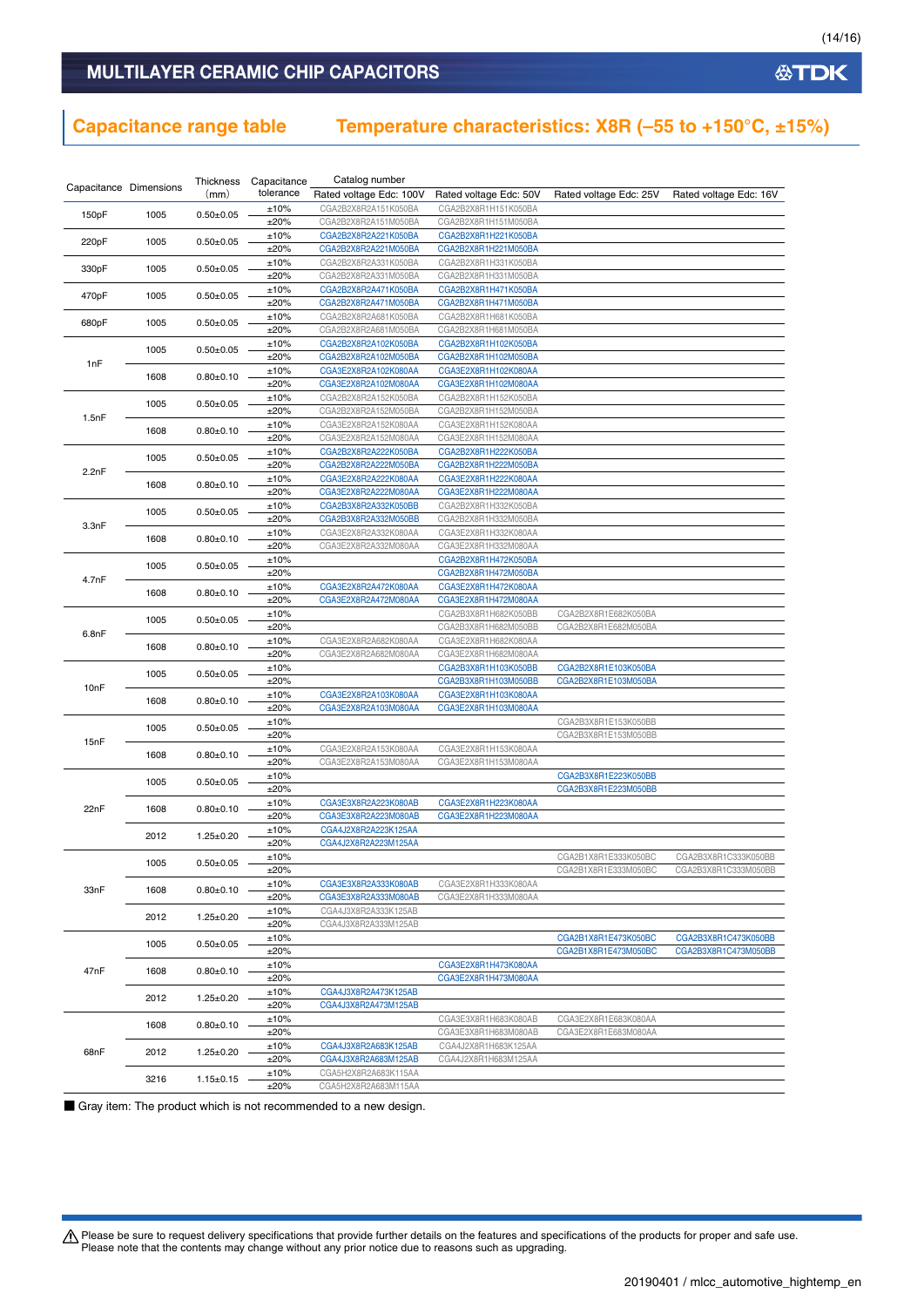### **Capacitance range table Temperature characteristics: X8R (–55 to +150°C, ±15%)**

|                        |      | Catalog number<br>Thickness Capacitance |                 |                                              |                                              |                                              |                        |                      |                      |
|------------------------|------|-----------------------------------------|-----------------|----------------------------------------------|----------------------------------------------|----------------------------------------------|------------------------|----------------------|----------------------|
| Capacitance Dimensions |      | (mm)                                    | tolerance       | Rated voltage Edc: 100V                      | Rated voltage Edc: 50V                       | Rated voltage Edc: 25V                       | Rated voltage Edc: 16V |                      |                      |
|                        |      | 1608                                    |                 | $0.80 + 0.10$                                | ±10%                                         |                                              | CGA3E3X8R1H104K080AB   | CGA3E2X8R1E104K080AA |                      |
|                        |      |                                         |                 |                                              | ±20%                                         |                                              | CGA3E3X8R1H104M080AB   | CGA3E2X8R1E104M080AA |                      |
| 100 <sub>n</sub> F     | 2012 | $1.25 \pm 0.20$                         | ±10%            |                                              | CGA4J2X8R1H104K125AA                         |                                              |                        |                      |                      |
|                        |      |                                         | ±20%            |                                              | CGA4J2X8R1H104M125AA                         |                                              |                        |                      |                      |
|                        | 3216 | $1.15 \pm 0.15$                         | ±10%            | CGA5H2X8R2A104K115AA                         |                                              |                                              |                        |                      |                      |
|                        |      |                                         | ±20%            | CGA5H2X8R2A104M115AA                         |                                              |                                              |                        |                      |                      |
|                        | 1608 | $0.80 + 0.10$                           | ±10%            |                                              |                                              | CGA3E3X8R1E154K080AB                         |                        |                      |                      |
|                        |      |                                         | ±20%            |                                              |                                              | CGA3E3X8R1E154M080AB                         |                        |                      |                      |
| 150 <sub>n</sub> F     | 2012 | $1.25 \pm 0.20$                         | ±10%<br>±20%    |                                              | CGA4J3X8R1H154K125AB<br>CGA4J3X8R1H154M125AB |                                              |                        |                      |                      |
|                        |      |                                         | ±10%            | CGA5L2X8R2A154K160AA                         |                                              |                                              |                        |                      |                      |
|                        | 3216 | $1.60 \pm 0.20$                         | ±20%            | CGA5L2X8R2A154M160AA                         |                                              |                                              |                        |                      |                      |
|                        |      |                                         | ±10%            |                                              |                                              | CGA3E3X8R1E224K080AB                         |                        |                      |                      |
|                        | 1608 | $0.80 \pm 0.15$                         | ±20%            |                                              |                                              | CGA3E3X8R1E224M080AB                         |                        |                      |                      |
|                        |      |                                         | ±10%            |                                              | CGA4J3X8R1H224K125AB                         | CGA4J2X8R1E224K125AA                         |                        |                      |                      |
|                        | 2012 | $1.25 \pm 0.20$                         | ±20%            |                                              | CGA4J3X8R1H224M125AB                         | CGA4J2X8R1E224M125AA                         |                        |                      |                      |
| 220nF                  |      |                                         | ±10%            |                                              | CGA5H2X8R1H224K115AA                         |                                              |                        |                      |                      |
|                        | 3216 | $1.15 \pm 0.15$                         | ±20%            |                                              | CGA5H2X8R1H224M115AA                         |                                              |                        |                      |                      |
|                        |      | $1.60 \pm 0.20$                         | ±10%            | CGA5L3X8R2A224K160AB                         |                                              |                                              |                        |                      |                      |
|                        |      |                                         | ±20%            | CGA5L3X8R2A224M160AB                         |                                              |                                              |                        |                      |                      |
|                        | 1608 | $0.80 + 0.10$                           | ±10%            |                                              |                                              | CGA3E1X8R1E334K080AC                         | CGA3E3X8R1C334K080AB   |                      |                      |
|                        |      |                                         | ±20%            |                                              |                                              | CGA3E1X8R1E334M080AC                         | CGA3E3X8R1C334M080AB   |                      |                      |
| 330nF                  | 2012 | $1.25 \pm 0.20$                         | ±10%            |                                              |                                              | CGA4J2X8R1E334K125AA                         |                        |                      |                      |
|                        |      |                                         | ±20%            |                                              |                                              | CGA4J2X8R1E334M125AA                         |                        |                      |                      |
|                        | 3216 | $1.60 \pm 0.20$                         | ±10%<br>±20%    | CGA5L3X8R2A334K160AB<br>CGA5L3X8R2A334M160AB | CGA5L2X8R1H334K160AA<br>CGA5L2X8R1H334M160AA |                                              |                        |                      |                      |
|                        | 1608 |                                         |                 |                                              | ±10%                                         |                                              |                        |                      | CGA3E3X8R1C474K080AB |
|                        |      | $0.80 \pm 0.15$                         | ±20%            |                                              |                                              |                                              | CGA3E3X8R1C474M080AB   |                      |                      |
|                        |      |                                         | ±10%            |                                              |                                              | CGA4J3X8R1E474K125AB                         |                        |                      |                      |
|                        | 2012 | $1.25 \pm 0.20$                         | ±20%            |                                              |                                              | CGA4J3X8R1E474M125AB                         |                        |                      |                      |
| 470nF                  |      |                                         | ±10%            |                                              | CGA5L2X8R1H474K160AA                         |                                              |                        |                      |                      |
|                        | 3216 | $1.60 + 0.20$                           | ±20%            |                                              | CGA5L2X8R1H474M160AA                         |                                              |                        |                      |                      |
|                        |      | 3225<br>$2.00 \pm 0.20$                 | ±10%            | CGA6M3X8R2A474K200AB                         |                                              |                                              |                        |                      |                      |
|                        |      |                                         | ±20%            | CGA6M3X8R2A474M200AB                         |                                              |                                              |                        |                      |                      |
|                        | 2012 |                                         | $1.25 \pm 0.20$ | ±10%                                         |                                              |                                              | CGA4J1X8R1E684K125AC   | CGA4J3X8R1C684K125AB |                      |
|                        |      |                                         |                 | ±20%                                         |                                              |                                              | CGA4J1X8R1E684M125AC   | CGA4J3X8R1C684M125AB |                      |
|                        | 3216 |                                         | $1.15 \pm 0.15$ | ±10%                                         |                                              |                                              | CGA5H2X8R1E684K115AA   |                      |                      |
| 680nF                  |      |                                         | ±20%            |                                              |                                              | CGA5H2X8R1E684M115AA                         |                        |                      |                      |
|                        |      | $1.60 \pm 0.20$                         | ±10%            |                                              | CGA5L3X8R1H684K160AB                         |                                              |                        |                      |                      |
|                        |      |                                         | ±20%<br>±10%    | CGA6P3X8R2A684K250AB                         | CGA5L3X8R1H684M160AB                         |                                              |                        |                      |                      |
|                        | 3225 | $2.50 \pm 0.30$                         | ±20%            | CGA6P3X8R2A684M250AB                         |                                              |                                              |                        |                      |                      |
|                        |      |                                         | ±10%            |                                              |                                              | CGA4J1X8R1E105K125AC                         | CGA4J3X8R1C105K125AB   |                      |                      |
|                        | 2012 | $1.25 \pm 0.20$                         | ±20%            |                                              |                                              | CGA4J1X8R1E105M125AC                         | CGA4J3X8R1C105M125AB   |                      |                      |
| 1µF                    |      |                                         | ±10%            |                                              | CGA5L3X8R1H105K160AB                         | CGA5L2X8R1E105K160AA                         |                        |                      |                      |
|                        | 3216 | $1.60 \pm 0.20$                         | ±20%            |                                              | CGA5L3X8R1H105M160AB                         | CGA5L2X8R1E105M160AA                         |                        |                      |                      |
|                        |      |                                         | ±10%            |                                              |                                              | CGA5L3X8R1E155K160AB                         |                        |                      |                      |
| $1.5 \mu F$            | 3216 | $1.60 \pm 0.20$                         | ±20%            |                                              |                                              | CGA5L3X8R1E155M160AB                         |                        |                      |                      |
|                        | 3225 | $1.60 \pm 0.20$                         | ±10%            |                                              |                                              | CGA6L2X8R1E155K160AA                         |                        |                      |                      |
|                        |      |                                         | ±20%            |                                              |                                              | CGA6L2X8R1E155M160AA                         |                        |                      |                      |
|                        | 3216 | $1.60 + 0.20$                           | ±10%            |                                              |                                              | CGA5L3X8R1E225K160AB                         |                        |                      |                      |
| $2.2 \mu F$            |      |                                         | ±20%            |                                              |                                              | CGA5L3X8R1E225M160AB                         |                        |                      |                      |
|                        | 3225 | $2.00 \pm 0.20$                         | ±10%            |                                              |                                              | CGA6M2X8R1E225K200AA                         |                        |                      |                      |
|                        |      |                                         | ±20%            |                                              |                                              | CGA6M2X8R1E225M200AA                         |                        |                      |                      |
|                        | 3216 | $1.60 \pm 0.20$                         | ±10%            |                                              |                                              | CGA5L1X8R1E335K160AC                         | CGA5L3X8R1C335K160AB   |                      |                      |
| $3.3 \mu F$            |      | 3225<br>$2.50 \pm 0.30$                 | ±20%            |                                              |                                              | CGA5L1X8R1E335M160AC                         | CGA5L3X8R1C335M160AB   |                      |                      |
|                        |      |                                         | ±10%<br>±20%    |                                              |                                              | CGA6P2X8R1E335K250AA<br>CGA6P2X8R1E335M250AA |                        |                      |                      |
|                        |      |                                         | ±10%            |                                              |                                              | CGA5L1X8R1E475K160AC                         | CGA5L3X8R1C475K160AB   |                      |                      |
|                        | 3216 | $1.60 + 0.20$                           | ±20%            |                                              |                                              | CGA5L1X8R1E475M160AC                         | CGA5L3X8R1C475M160AB   |                      |                      |
| $4.7 \mu F$            |      |                                         | ±10%            |                                              |                                              | CGA6P3X8R1E475K250AB                         |                        |                      |                      |
|                        | 3225 | $2.50 \pm 0.30$                         | ±20%            |                                              |                                              | CGA6P3X8R1E475M250AB                         |                        |                      |                      |
|                        |      |                                         | ±10%            |                                              |                                              | CGA6M1X8R1E685K200AC                         | CGA6M3X8R1C685K200AB   |                      |                      |
| $6.8\mu F$             | 3225 | $2.00 \pm 0.20$                         | ±20%            |                                              |                                              | CGA6M1X8R1E685M200AC                         | CGA6M3X8R1C685M200AB   |                      |                      |
| $10\mu F$              | 3225 | $2.50 \pm 0.30$                         | ±10%            |                                              |                                              | CGA6P1X8R1E106K250AC                         | CGA6P3X8R1C106K250AB   |                      |                      |
|                        |      |                                         | ±20%            |                                              |                                              | CGA6P1X8R1E106M250AC                         | CGA6P3X8R1C106M250AB   |                      |                      |

Please be sure to request delivery specifications that provide further details on the features and specifications of the products for proper and safe use.<br>Please note that the contents may change without any prior notice d